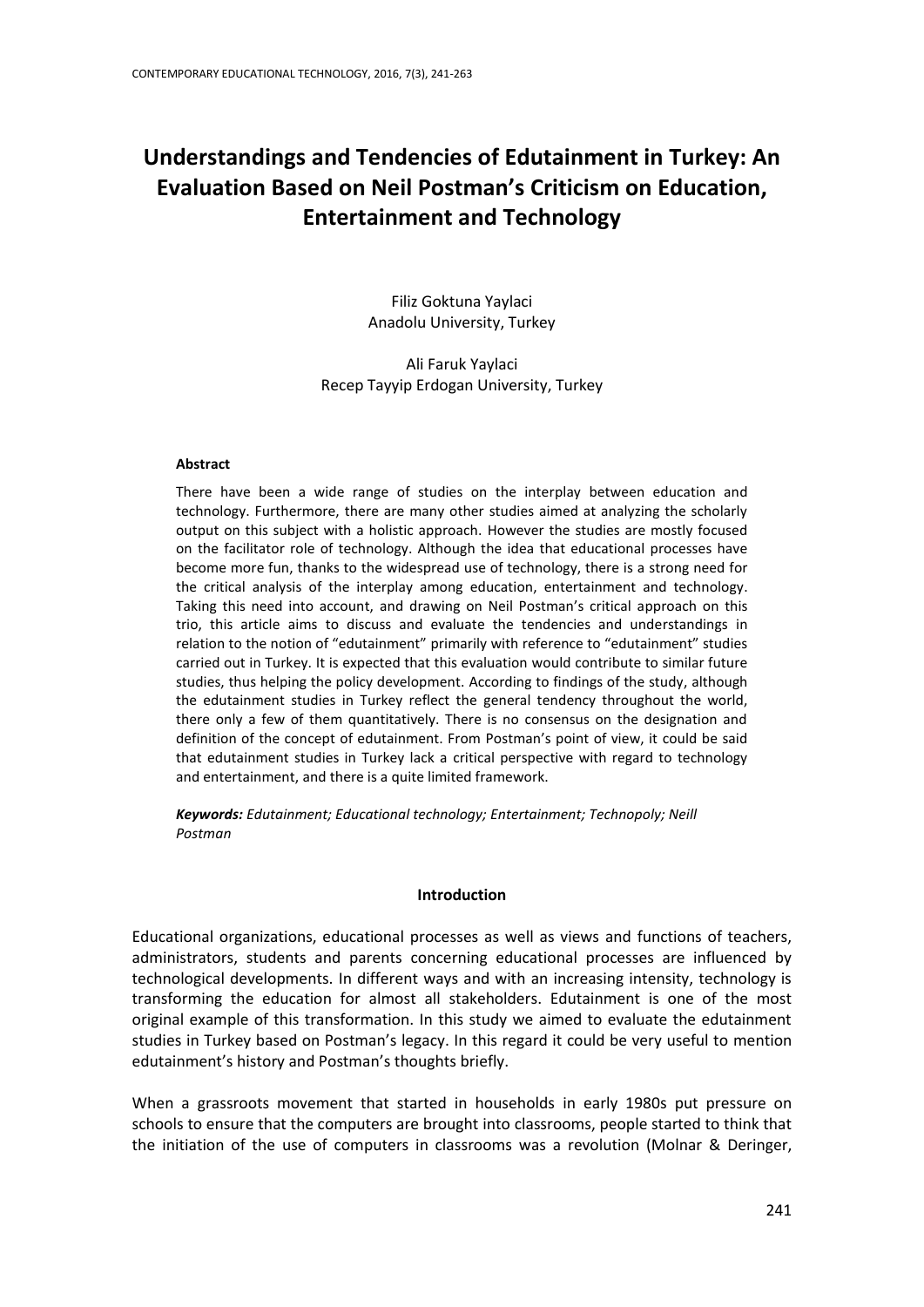1984). The transformation process which started with the use of computers in classrooms caused the interaction between education and technology to gain new dimensions. While the educational processes were revolutionized, the impact of technology on education continued to be an important matter of debate. Technology has transformed the nature of educational processes, teaching methods, individual learning and also expectations from the school. As a result of the gradual spread of innovations in the field of education and communication, new methods and approaches emerged with new software and hardware. This situation has caused an educational understanding that pays regard to the active participation of students, their individual preferences and individual learning methods and tools (Sorathia & Servidio, 2012; Goffe & Sosin, 2005).

The transformation that occurred in educational systems is not over. As indicated by Anikina and Yakimenko (2015), there is an ongoing search for more interactive learning methods, which also further attract the students to itself, as well as the educational transformation and transition. At the same time fast and remarkable developments in communication and information technologies have produced remote education which has no spatial and time constraints (Yamamoto & Watanabe, 2013).

We are living in a world, where technology is formed in an unprecedented manner. This new world produces specific teaching and learning forms. The understandings regarding the objectives, content and quality of education try to harmonize with the current conditions in societies living in the new world of communication and information technologies. While the children live with hyper-speed of the age of information and communication, there are likely to be influenced with messages surrounding them. The media that produce reality designs shape the character of individuals and particularly the children (Alver, 2004; Pembecioglu, 1997). As indicated by Jarvin (2015), the children and adults spend most of their time for digital entertainment elements, and therefore new approaches aimed at responding to that situation and also directing that energy into self-motivated or self-regulated learning are needed in the education in digital era.

A tendency that can be discussed in this context is related with the concept of entertainment. Since the development of educational television in the 1960s, there has been a growing interest in incorporating features of entertainment in informal and formal education (Jarvin, 2015). Within the context of the combination of entertainment and educational processes, edutainment has emerged to define new tendencies. There are some considerations that the edutainment started with the initial involvement of computers in the classroom (Molnar & Deringer, 1984). The edutainment in which technology and entertainment are combined for educational purposes has gained considerable acceptance.

When computer games started to be used for educational purposes on a large scale, what designated under the term edutainment became as a panacea for instruction (Charsky, 2010 cited in Jarvin, 2015). Edutainment as a modern and popular technology of education (Anikina & Yakimenko, 2015) has become a trendy subject both for general public and academics. In spite of the increasing number of studies, theoretically deep studies are needed (Singhal & Rogers, 2002). In conclusion, we can say that we live in the realm of edutainment (Katz, 2015), but it is important to carry out an analysis of the concept of edutainment with a critical perspective beyond the dominant approaches that consider technology with an almost natural optimism.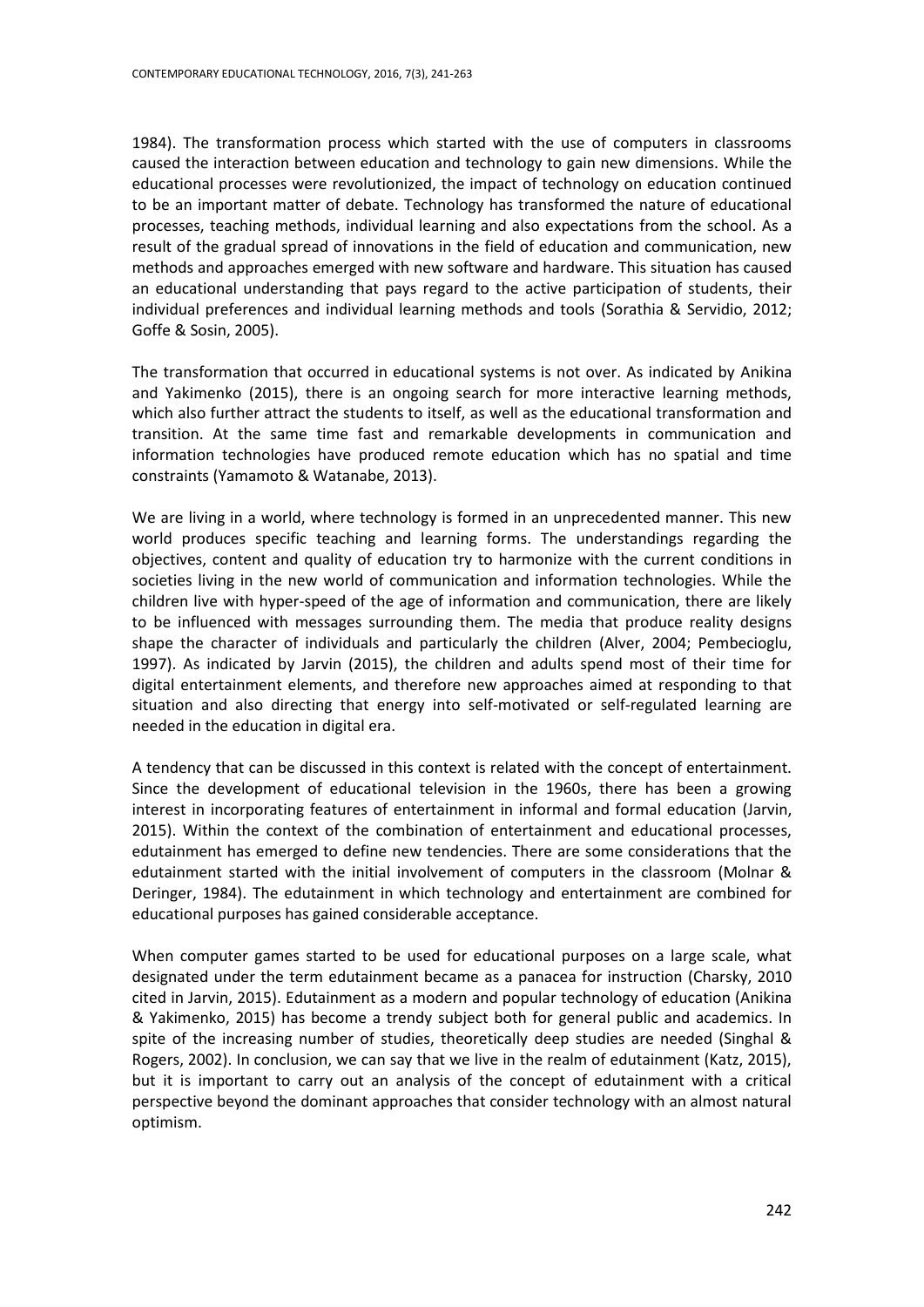## **In Realm of Edutainment**

Entertainment-education, defined as the intentional placement of educational content in entertainment messages, has received increasing attention from communication scholars in recent decades. The first recognizable entertainment-education interventions, which could be considered as a preview of the edutainment, were launched on radio with The Archers in 1951, and on television with Simplemente María in 1969 (Singhal & Rogers, 2002). The concept of edutainment has been used for computer games since 1970s (Aksakal, 2015). The edutainment could be basically seen as "the process of purposely designing and implementing a media message to both entertain and educate" (Singhal & Rogers, 1999 cited in Singhal & Rogers, 2002). It could be hardly said that there is consensus on the definition of edutainment, despite its relatively long history.

The concept of edutainment was firstly used in order to define the CD-ROOM programs which were used for edutainment purposes (Rapeepisam et al., 2006). The word edutainment is a concept that refers to a situation combining both the entertainment and education or the marriage between education and entertainment (Colace et al., 2006 cited in Aksakal, 2015) and edutainment cold be seen as an empirical application of the constructivism theory (Ozkal et al., 2009 cited in Sorathia & Servidio, 2012).

Edutainment is a feature of the technology implementation of modern forms of entertainment in traditional lectures, lessons, classes, workshops and master classes. Without television programs, desktop, computer and video games, movies, music, web sites, multimedia software is already impossible to imagine a modern training and communication (Anikina & Yakimenko, 2015).

Edutainment is the new technology of the real learning, consisting of the basic motivation of entertainment and happiness and focusing on the methodological understanding of the game and game technology. Edutainment is considered by the authors as a training concept used in training for the museums, environmental education, leisure centers, information and mass media (Nemec, Jiri & Trna, 2007 cited in Anikina & Yakimenko, 2015).

Although the computer technologies and edutainment are closely associated with each other, edutainment has more comprehensive definitions as well. Edutainment refers to a set of activities that could be realized in drama, story, television and computers (Aksakal, 2015). The virtual reality has been recently used within the context of edutainment. As De Paolis et al. (2009) stated, the virtual reality makes it possible to create applications for edutainment purposes for the general public.

Rapeepisam et al. (2006) pointed out the difference between learning through the gamebased learning and edutainment. According to the body of literature, while the game-based learning is likely to consist of activities with or without media, the edutainment is based on media.

Based on the common ground of the definitions of edutainment, it could be said that the basic characteristics of edutainment is to ensure that the learning process is made entertaining, learning is achieved by having a good time, the interest in learning is boosted and therefore it is rendered permanent. As a result, edutainment combines education with entertainment aspects; thus enhancing the learning environment, making it more engaging and funfilled. The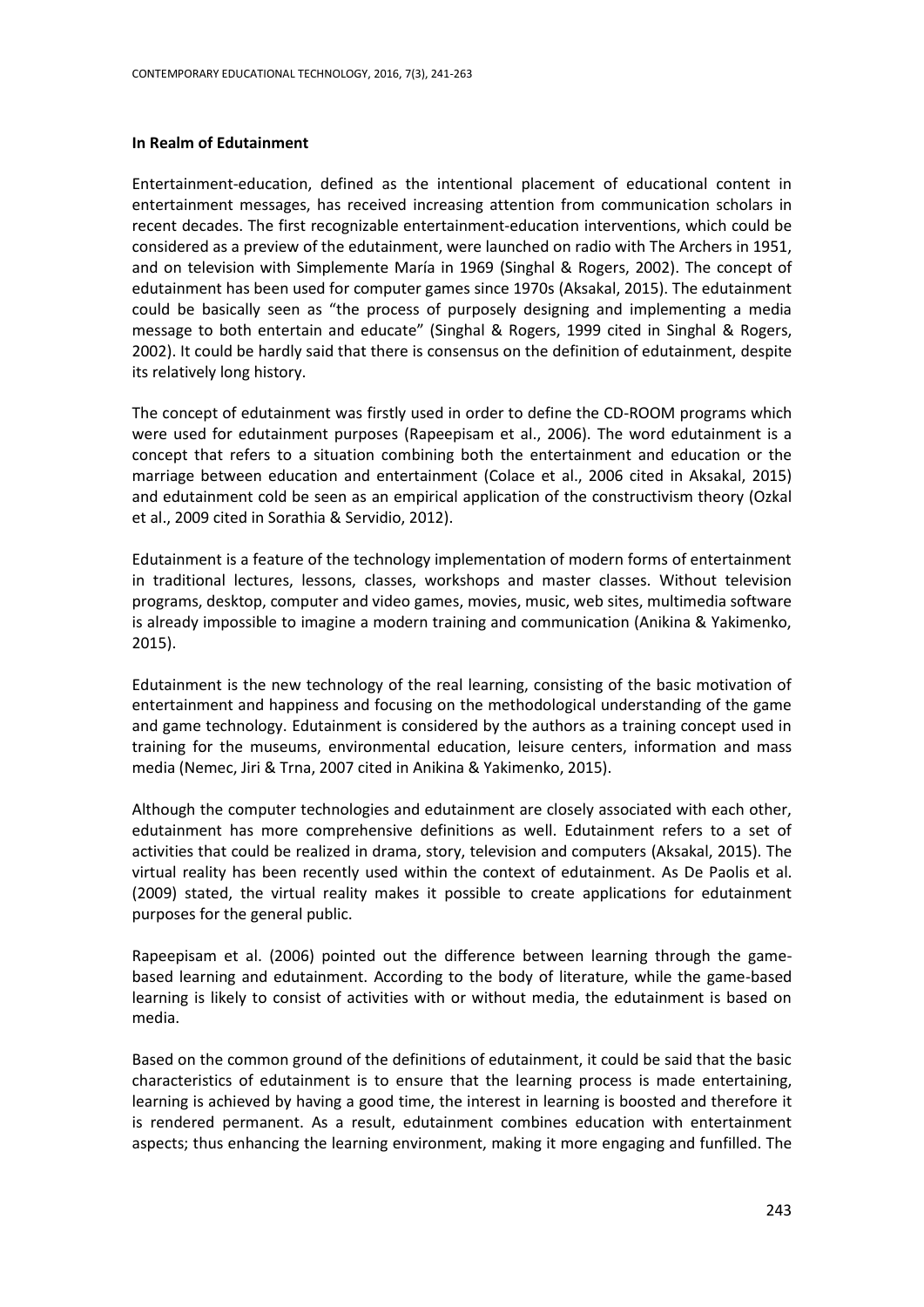most legitimizing aspect of edutainment is that it makes learning both entertaining and attractive (Aksakal, 2015; De Paolis et.al, 2009; Yamamoto & Watanabe, 2013).

The theoretical discussions about edutainment reject the existence of a resistance (Singhal & Rogers, 2002). There is a need for critical approaches within the context of edutainment. Nevertheless, it would not be wrong to argue that there are at least some concerns with regard to edutainment in the body of literature. One of the basic concerns are cited as the fact that the edutainment practices are considered as a structure not replacing the conventional education but supporting it. For example, Perushev as one of the supporters of edutainment in Russia notes that edutainment is the transfer of knowledge, opportunity to learn something new from reliable sources, and not an alternative to academic education (Perushev, 2009 cited in Anikina & Yakimenko, 2015). Furthermore, possible drawbacks of the combination of education and entertainment in an environment occupied by media were mentioned as well. The convergence of education and entertainment is favored by the diffusion of technology and its use. The application of the new technologies to edutainment reinforces the convergence between education and entertainment (Addis, 2005). According to Singhal and Rogers (2002), in highly saturated media environments and to a somewhat lesser degree in developing countries, entertainment-education messages face competition from, and are resisted by, various other media discourses, which are usually of the "entertainment-degradation" or "entertainment-perversion" type.

#### **Education and Entertainment in Postman's Technopoly**

Entertainment itself is a concept, which is difficult to be defined with a common and single definition. A large variety of activities could be covered by the definition of entertainment and it varies across individuals. The basic function of the modern entertainment is likely to ensure that the individuals fatigued by the modern life are relaxed and returned back to that life or prevent individuals from going outside the system, while they relieve tiredness (Sener, 2016). In fact, as Bates and Ferri (2009) said, entertainment has been a part of all cultures, from the Chauvet Cave paintings to the iPad. But now entertainment is making increasing inroads into people's personal lives (Postman, 1985 cited in Singhal & Rogers, 2002). Entertainment is becoming a more integral part of our shopping, traveling, eating, driving, exercising, and working experiences (Singhal & Rogers, 2002).

The authorities dealing with the field of communication defined the entertainment experience with concepts of pleasure, joy, thrill, relaxation, diversion, and enjoyment (Wirth, Hofer & Schramm, 2012). Similarly, the difference between hedonic and eudaimonic entertainment could be mentioned. What is experienced in the process of watching the movies with a happy ending is an example of the eudaimonic entertainment. The state of eudaimonic well-being has been transferred to entertainment (Wirth, Hofer & Schramm, 2012). As Thompson (2007) and Kim and Vishak (2008) stressed that the idea that popular culture and entertainment media influence us in both conscious and unconscious ways is not new and gradually the entertainment media have begun to be recognized as an important venue of ''infotaining'' citizens. However as with traditional media, we need to view these spaces with a critical eye, especially as they gain popularity and advertising dollars. We also need to ask, who has the access, knowledge, and skills necessary to be the "you"s who shape the media? Whose voices are not being heard? How will this interactive medium influence individuals and society? The answers lie in the future (Thompson, 2007).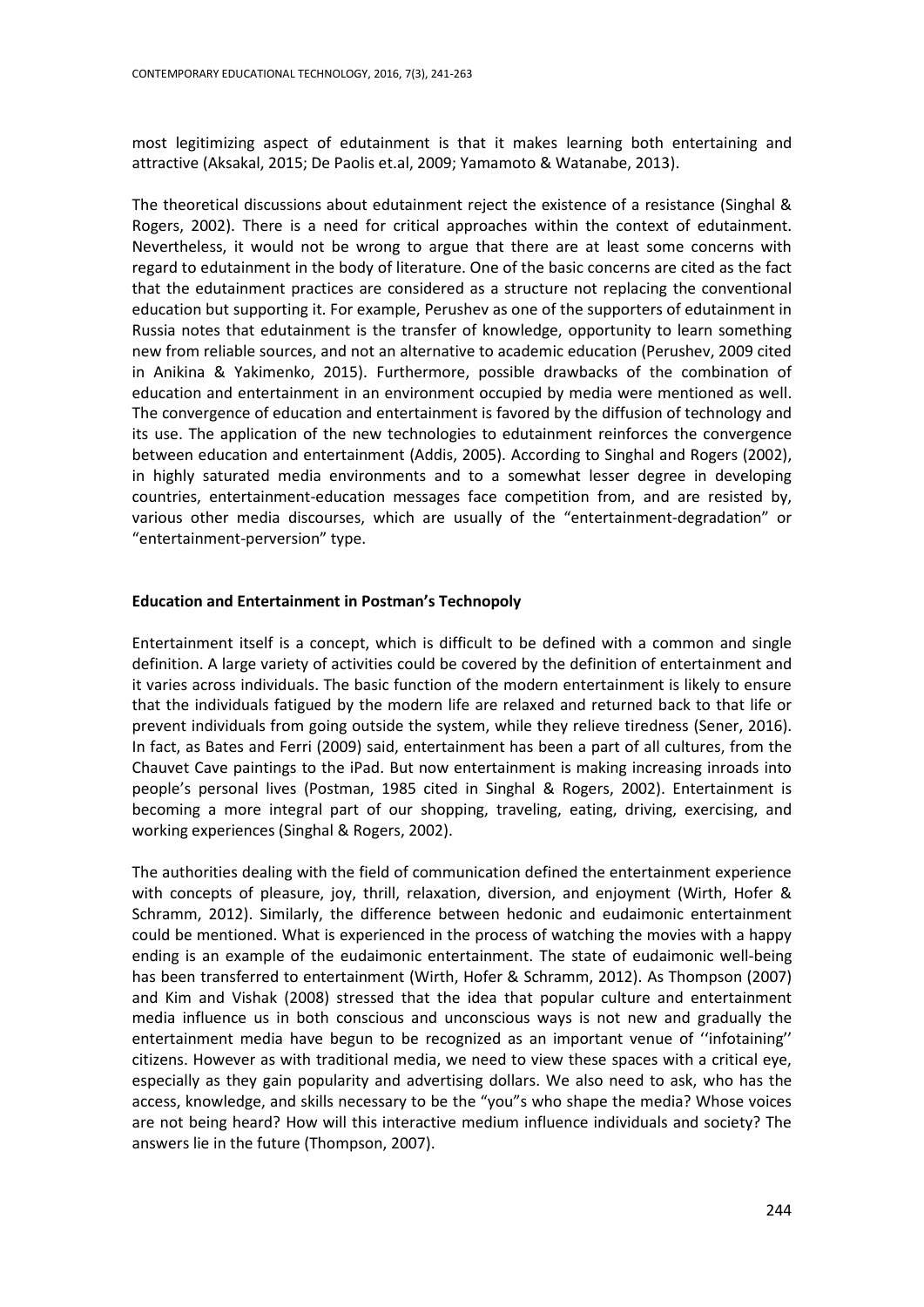Some people have identified the US as the "republic of entertainment" (Bates & Ferri, 2009), but according to Postman (1993; 2013), the US is the single example of the technopoly. Technopoly paves a useful way for a discussion on the interaction between technology, education and entertainment.

At this stage, it would be useful to briefly touch upon Postman's concept of technology, his understanding of technopoly and his opinions on the relation between education and entertainment. According to Postman's (1998) understanding, we need to have a different point of view on the issue of technology and be on the alert:

In the past, we experienced technological change in the manner of sleep-walkers. Our unspoken slogan has been "technology über alles," and we have been willing to shape our lives to fit the requirements of technology, not the requirements of culture. This is a form of stupidity, especially in an age of vast technological change. We need to proceed with our eyes wide open so that we many use technology rather than be used by it (Postman, 1998).

Postman (2013) begins his book entitled "Technopoly" with the story of the Egyptian King Thamus, which he describes as considerably informative. According to him, the story told by Plato in his book entitled "Phaedrus" consists of several principles as to how to think with wise circumspection about technology. At this point, the warnings made by Thamus to Theuth, who has made complimentary remarks about the invention of writing, as well as his ideas that the writing would make it easier to have knowledge but damage wisdom. It could be argued that those who keep a wary eye on technology are represented in the person of Thamus, who says that making an invention and imagining if it would bring any benefit or harm are different from each other, and the group of technophiles are represented in the person of Theuth. According to Postman, there are five things we need to know about technological changes in order to be able to develop a point of view about technology (Postman, 1998):

- a) The first idea is that all technological change is a trade-off. I like to call it a Faustian bargain. Technology giveth and technology taketh away. This means that for every advantage a new technology offers, there is always a corresponding disadvantage. Culture always pays a price for technology
- b) The advantages and disadvantages of new technologies are never distributed evenly among the population. This means that every new technology benefits some and harms others.
- c) Embedded in every technology there is a powerful idea, sometimes two or three powerful ideas. These ideas are often hidden from our view because they are of a somewhat abstract nature. To a person with a TV camera, everything looks like an image. To a person with a computer, everything looks like data.
- d) Technological change is not additive; it is ecological. What happens if we place a drop of red dye into a beaker of clear water? Do we have clear water plus a spot of red dye? Obviously not. We have a new coloration to every molecule of water. A new medium does not add something; it changes everything. In the year 1500, after the printing press was invented, you did not have old Europe plus the printing press. You had a different Europe. After television, America was not America plus television. Television gave a new coloration to every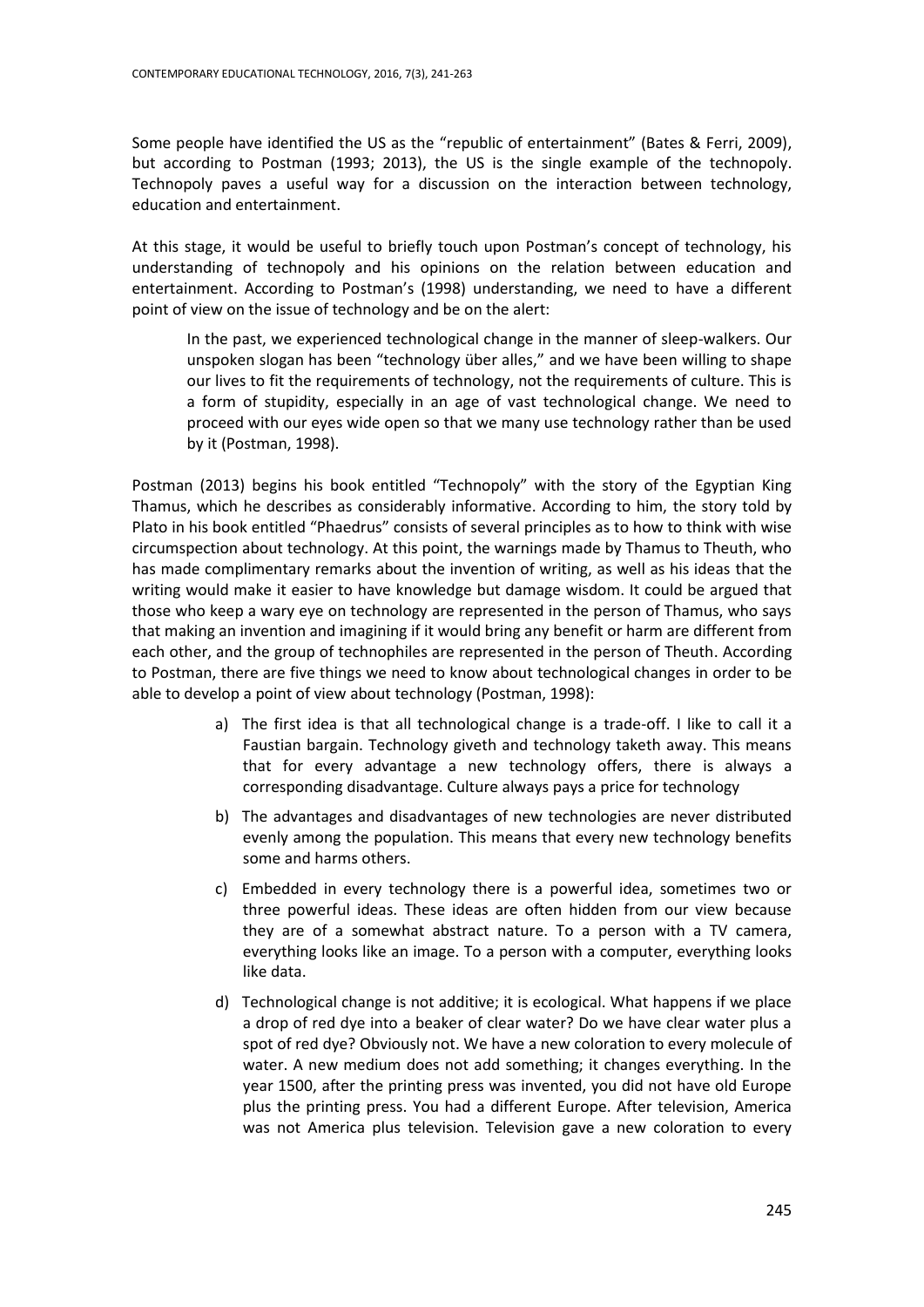political campaign, to every home, to every school, to every church, to every industry, and so on.

e) Media tend to become mythic. I use this word in the sense in which it was used by the French literary critic, Roland Barthes. He used the word "myth" to refer to a common tendency to think of our technological creations as if they were God-given, as if they were a part of the natural order of things. Cars, planes, TV, movies, newspapers—they have achieved mythic status because they are perceived as gifts of nature, not as artifacts produced in a specific political and historical context.

The above-mentioned five quotations refer to the key criteria of developing a deep and critical perspective regarding technology. The critical analysis concerning edutainment should also take these criteria into consideration.

According to Postman, there is an existential conflict between technology and human. He suggested the dominance of technology over everything has started with Comte. According to Postman, August Comte said at the beginning of the 19<sup>th</sup> century that none of the invisible and mathematically non-concretizable things are real, and thus presented the measurable, countable and orientable human design of the future as an object. Frederick W. Taylor underlined the process of putting this idea into practice. Hereafter, the system has started to think and decide on behalf of the worker, instead of him/her thinking and deciding on his/her own. At this point, the first signs of the prospect of replacing the thought with technology in the future could be seen (Alver, 2004).

In Technopoly, modern secular education has no moral, social or intellectual center (Postman, 1993). With the rise of Technopoly, one of those thought-worlds disappears. Technopoly eliminates alternatives to itself in precisely the way Aldous Huxley outlined in Brave New World. It does not make them illegal. It does not make them immoral. It does not even make them unpopular. It makes them invisible and therefore irrelevant. And it does so by redefining what we mean by religion, by art, by family, by politics, by history, by truth, by privacy, by intelligence, so that our definitions fit its new requirements. Technopoly, in other words, is totalitarian technocracy (Postman, 1993, p.48).

## **Purpose**

In Postman's (2013, p.8) own words, "technology is both friend and enemy." Accordingly, it deserves a cautious and also skeptical evaluation. The studies regarding the information technology in education are usually on a technical level (Conlon, 2002). This situation is valid to a great extent in terms of the studies conducted in Turkey as well. Although the edutainment is a new concept in Turkey in terms of its practical examples and as a research subject, it should be evaluated from a critical perspective. Within this context, this article aims to discuss and evaluate, the tendencies and understandings of "edutainment" with a specific reference to "edutainment" studies carried out in Turkey based on the views of Neil Postman's critics on technology, education and entertainment. We sought answers to the following questions towards that end:

a) What is the general situation about the years in which the studies on edutainment are published?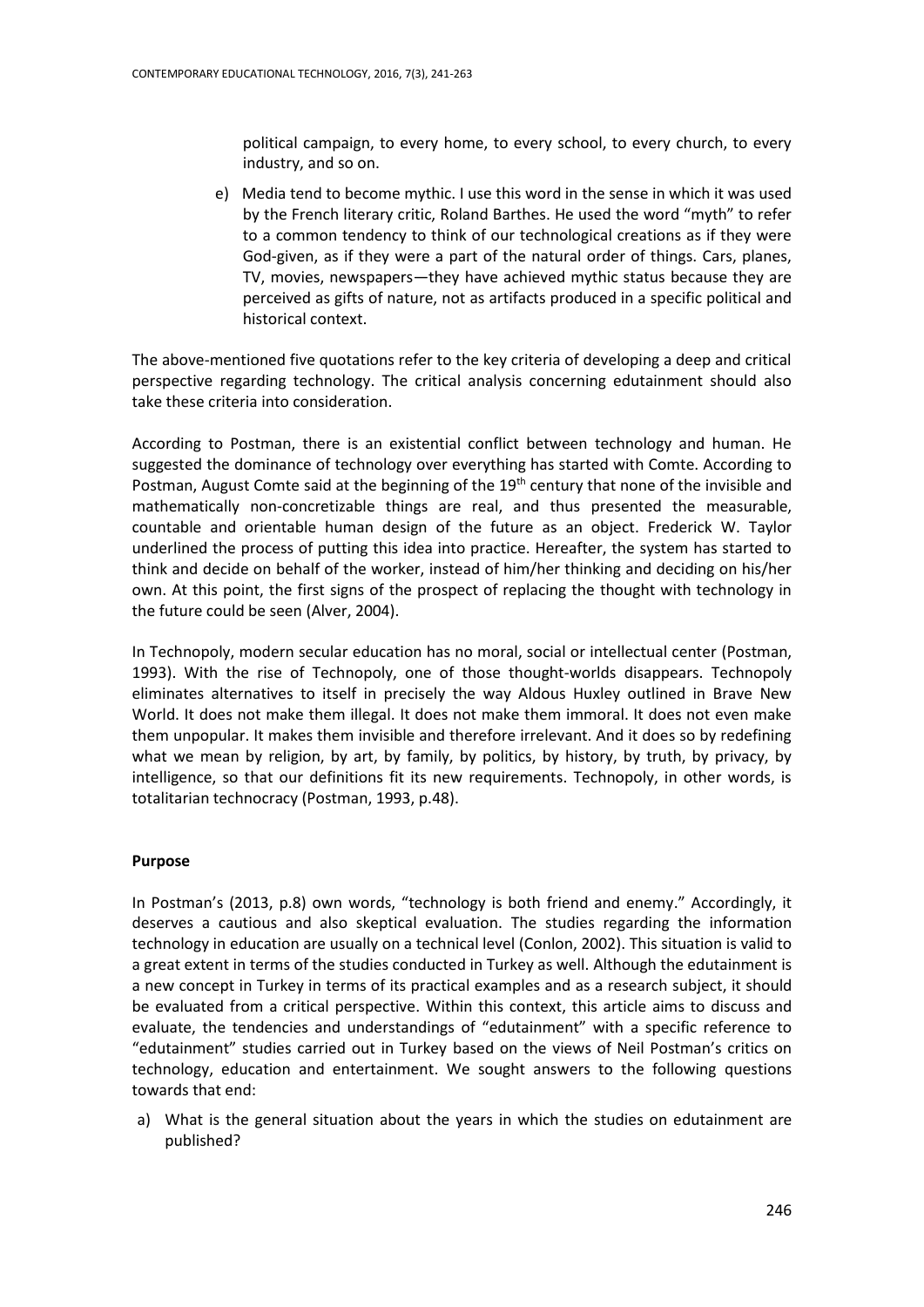- b) How are the articles on edutainment distributed in terms of the number of their writers?
- c) How are the studies on edutainment categorized in terms of their languages and naming of the concept in Turkish?
- d) How are the articles on edutainment distributed in terms of the journals they are published?
- e) How are the studies on edutainment distributed in terms of their fields?
- f) How are the studies on edutainment distributed in terms of their approaches to edutainment?
- g) What are the main results and suggestions of the studies on edutainment?

#### **Method**

## **Research Model**

This study aimed to evaluate the tendencies of research on edutainment in Turkey. In this regard, the study was designed as a qualitative, descriptive study to make a comprehensive evaluation based on the edutainment studies in Turkey.

## **Working Group**

Criterion or judgmental sampling technique was used to determine the studies for the working group of the study. In this way 25 published articles which are directly related edutainment constituted the working group. We preferred the term working group rather than sample because the range of the studies reviewed is relatively narrow.

## **Procedures**

Document analysis was used to collect data. The data were analyzed based on the categories; naming of edutainment, method, type, field, approach towards edutainment, main results and suggestions. The data were analyzed through the frequency and categorical analyses. In the first phase, two researchers made a search to collect the articles related edutainment on the Internet. The articles were found on the Turkish Academic Network and Information Center (ULAKBİM), the Google Academic, Web of Science All Database. In the second phase, the year of publication, number of authors, journals covering the publication, language of the article and its field were separately analyzed by authors of the article in terms of the Turkish definitions, which were used to refer to the concept of education. The conclusions drawn by the articles, as well as their suggestions, were analyzed and expressed in the form of themes. In the third stage, authors discussed the tables and themes they have prepared on the basis of categories, and integrated the findings. The findings obtained and the conclusions drawn were discussed within the context of Postman's views on the interaction between technology, entertainment and education.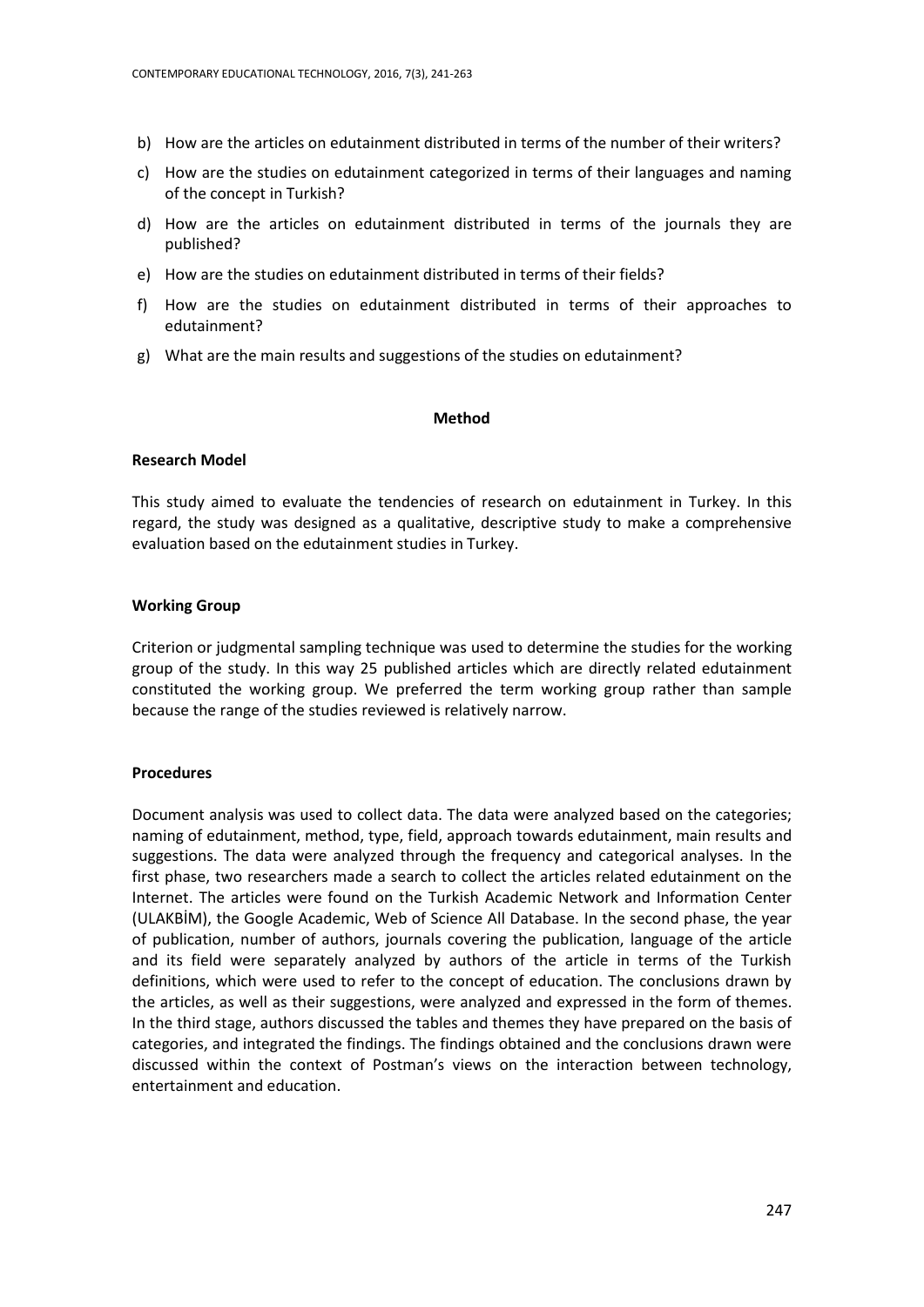# **Findings**

The findings of the study are presented on the basis of the categories; the articles' publication years, author numbers, type, field, journals publishing the articles, naming of edutainment, approach towards edutainment, main results, and suggestions.

# **Years of Publication for Articles**

Figure 1 exhibits the distribution of research studies on edutainment in Turkey by their years of publication. It is seen that the concept of edutainment has been mentioned for the first time in a study in 1998. A relative increase occurred in the number of publications on edutainment in the period covering 2009 and 2013. It is seen that there was a decrease again to a level of publication in the later years.



Figure 1. Articles on Edutainment by Years

# **Number of Authors**

Table 1 shows the findings regarding the number of authors of the articles on edutainment. As seen on Table 1, nearly two-third of the articles (16 articles) on edutainment was written by one author. Five articles were written by two authors and one article was written by three authors. The total number of the authors publishing articles on edutainment in Turkey is 35.

| Table 1.                 |                           |                                            |
|--------------------------|---------------------------|--------------------------------------------|
| <b>Number of Authors</b> | <b>Number of Articles</b> | <b>Total Number of Authors in Articles</b> |
|                          | 16                        | 16                                         |
|                          |                           | 16                                         |
|                          |                           |                                            |
| Total                    | 75                        | 35                                         |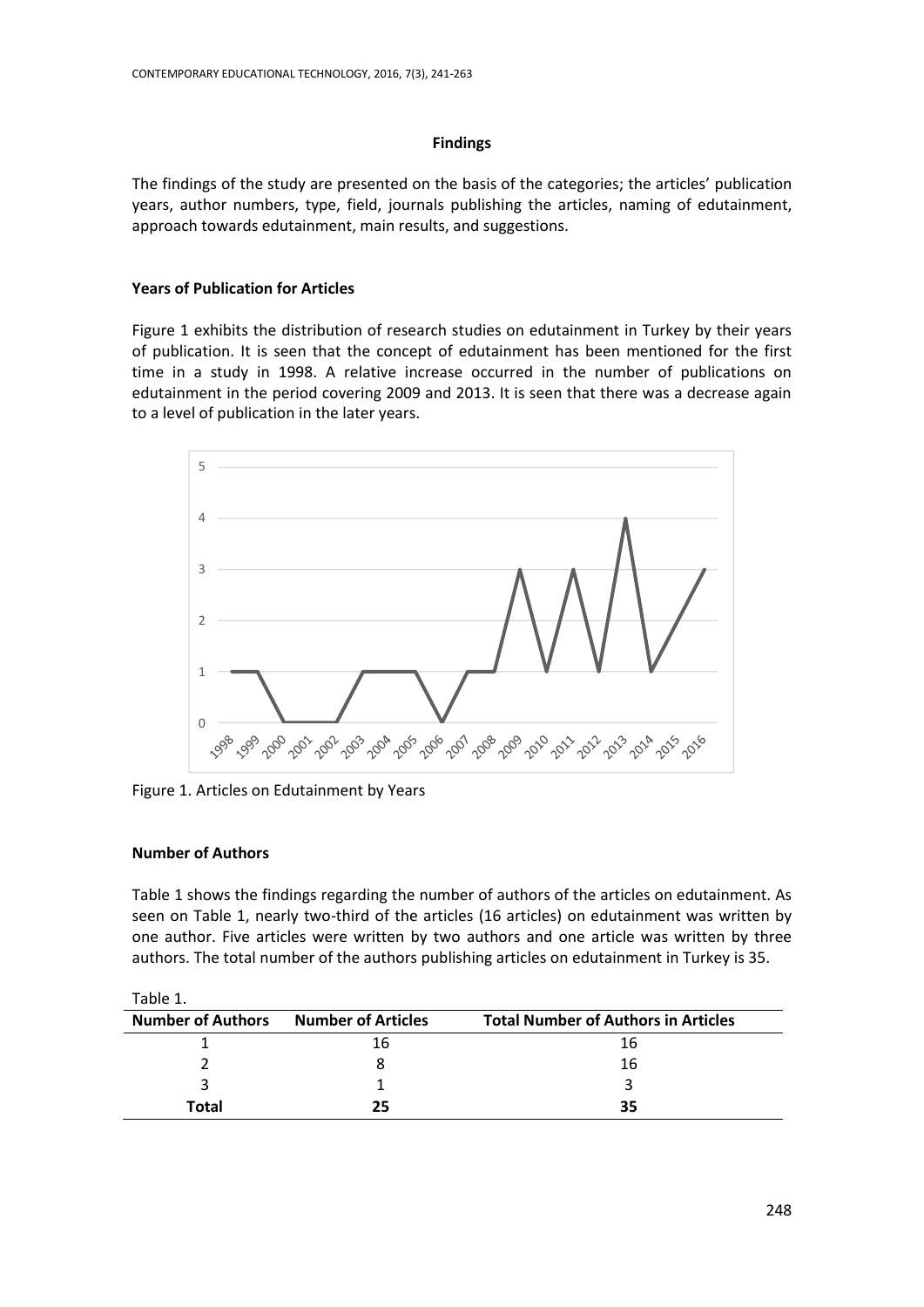## **Types of the Articles**

As seen on Table 2, most of the articles on edutainment are theoretical, literature reviews or qualitative studies. There are 3 quantitative research articles. Furthermore, there is one book review and one translated article.

Table 2. Methods and Types of Articles

| <b>Method/Type of the Articles</b>   |    |
|--------------------------------------|----|
| Theoretical-Literature Review        | 10 |
| <b>Qualitative Study</b>             | 10 |
| <b>Quantitative Study</b>            | 3  |
| <b>Book Review</b>                   |    |
| Translated Article-Literature Review |    |
| Total                                | 25 |

## **Fields of Articles**

Table 3 presents findings on fields regarding the contexts to which the articles on education are related or on which studies are carried out. As seen on Table 3, a distinct majority of the articles (15 articles) are in the field of education, learning and teaching technologies. Nearly one fourth of them are in the field of communication and media (6 articles), and there are two articles in the field of computer games and one in each of the fields of library sciences and linguistics.

Table 3. Fields of Articles on Edutainment

| <b>Field of Edutainment Studies</b>                |    |
|----------------------------------------------------|----|
| Education, Learning and Instructional Technologies | 15 |
| <b>Communication and Media</b>                     | 6  |
| <b>Computer Games</b>                              |    |
| <b>Library Sciences</b>                            |    |
| Linguistics/Language                               |    |
| <b>Total</b>                                       | 25 |

## **Journals Publishing the Articles**

Table 4 contains the finding on the journals that have featured the articles on edutainment. It demonstrates that a total of 19 edutainment-related articles were published in 17 different journals. Of the total number of studies published, 5 of them were published as part of conference proceedings, and one of them is based on a master thesis on foreign words in Turkish language. Half of the journals (9) are the ones publishing educational research, theory and practice, while 4 in social sciences and humanities, other 3 in communications, and the remaining 1 in natural sciences. Each of the Anadolu University's Turkish Online Journal of Distance Education and Istanbul University's Faculty of Communication Journal featured two edutainment articles as the others have published one article each. Table 4 demonstrates the journals in which articles on edutainment were published.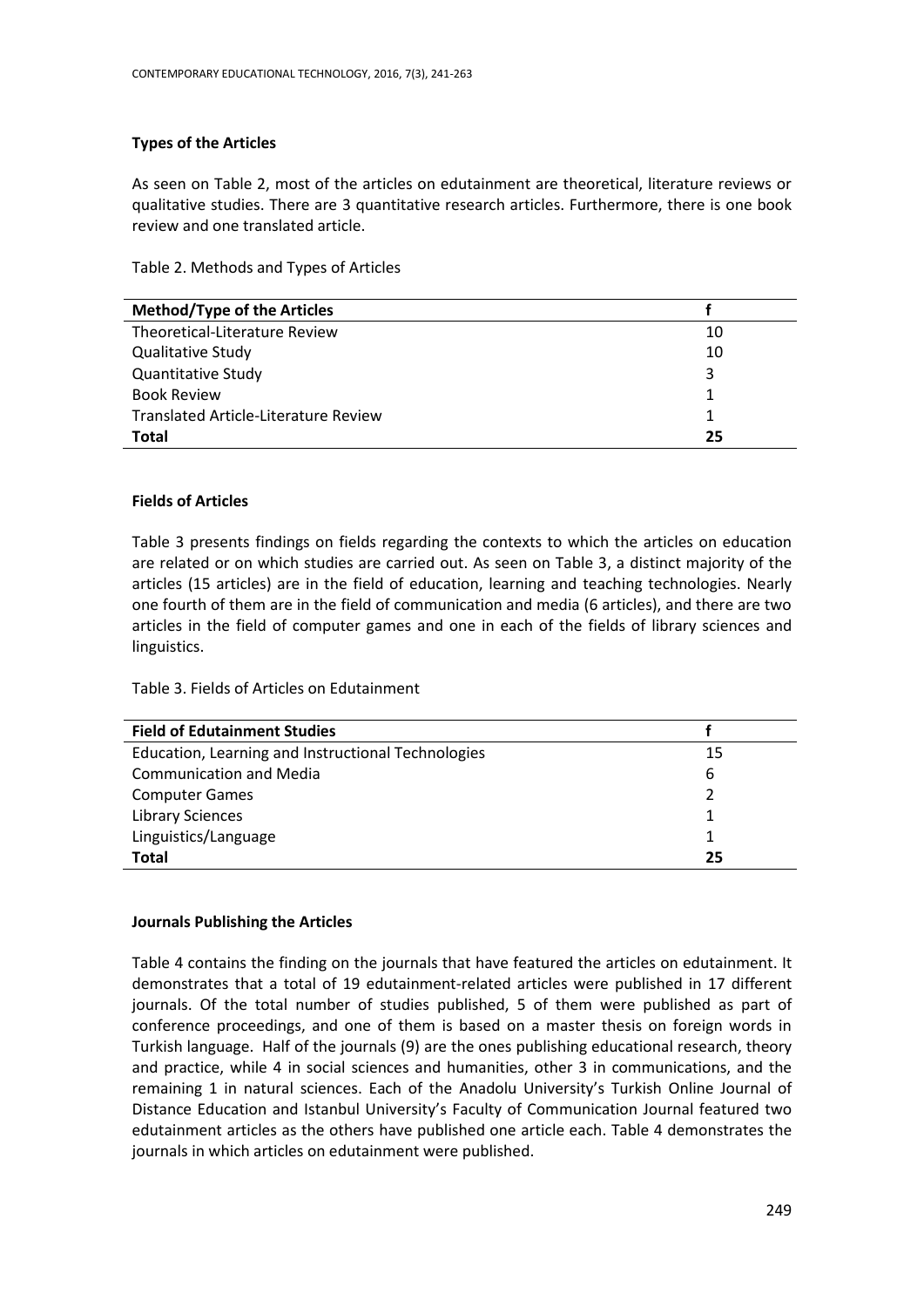| <b>Journal</b>                                              |    |
|-------------------------------------------------------------|----|
| Turkish Online Journal of Distance Education-TOJDE          |    |
| Istanbul University Faculty of Communication Journal        |    |
| Ondokuz Mayis University, Journal of Education Faculty      |    |
| International Journal of Eurasia Social Sciences            |    |
| Eurasian Journal of Educational Research                    |    |
| Sigma Journal of Engineering and Natural Sciences           | 1  |
| ILETI-Ş-İM: Galatasaray University Journal of Communication | 1  |
| Journal of Turkish Educational Sciences                     | 1  |
| Marmara University Journal of Atatürk Educational Faculty   |    |
| A.U. Journal of Faculty of Languages, History and Geography |    |
| Marmara Journal of Communication                            |    |
| Kastamonu Education Journal                                 |    |
| Contemporary Educational Technology                         |    |
| Rumeli Journal of Language and Literature Studies           |    |
| Journal of Research in Education and Teaching               |    |
| <b>British Journal of Humanities and Social Sciences</b>    |    |
| <b>British Journal of Educational Technology</b>            |    |
| Total                                                       | 19 |

# **Language of the Articles and Naming of the Concept**

Table 5 exhibits the terms used for edutainment in Turkish. Approximately two-thirds of the articles (16 articles) were published in Turkish, whereas nearly one-third of them (9 articles) were published in English.

It is seen that approximately half of the articles just used the English term (edutainment) instead of the Turkish term (eğitlence) without any translation effort into Turkish. The most commonly used namings in Turkish consists of the terms that can translated into English as 'entertaining education' and 'education by entertainment.' Besides the Turkish word for entertainment, a version of the word learning in Turkish was also used in an article. In other articles, some namings were used by combining or uniting the words 'entertaining' and 'education.'

Table 5. Language and Naming for Edutainment

| <b>Naming of Edutainment in Turkish</b>           |    | Language       |    |
|---------------------------------------------------|----|----------------|----|
| Edutainment                                       | 11 | <b>Turkish</b> | 16 |
| Entertaining education (Eğlenceli eğitim)         | 6  | English        | 9  |
| Education by entertainment (Eğlendirirken eğitim) | 3  |                |    |
| Education and entertainment (Eğitim ve eğlence)   |    |                |    |
| Entertainment-learning (Eğlence-öğrence)          |    |                |    |
| Edu-tainment (Eğitlence)                          |    |                |    |
| Educating entertainment (Eğitici eğlence)         | 1  |                |    |
| Amusing education (Eğlenceli-eğiti)               | 1  |                |    |
| Total                                             | 25 |                | 25 |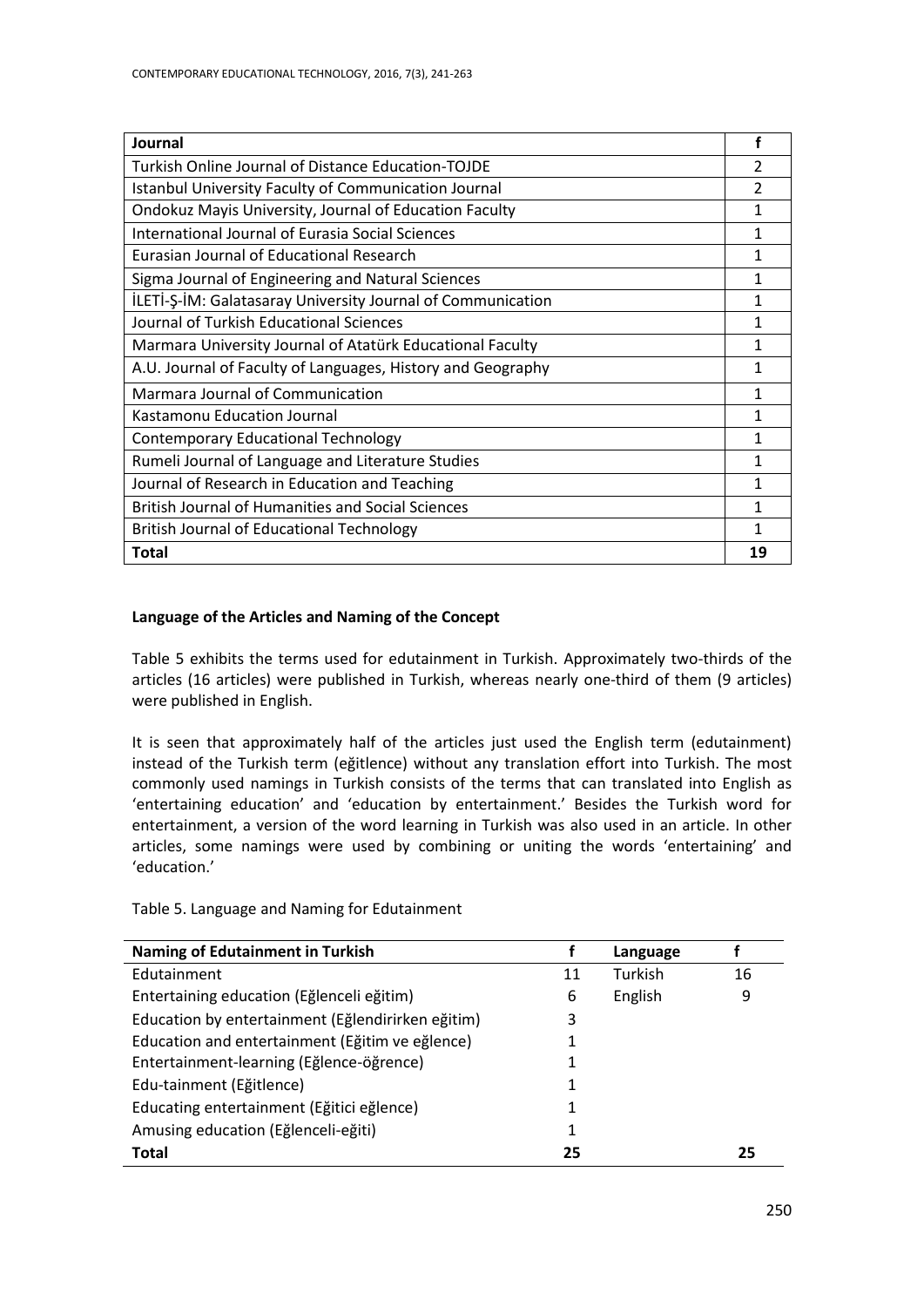## **Approaches towards Edutainment**

Table 6 shows the general approach towards edutainment in the articles analyzed in such dimensions as positive, cautious-positive and critical-negative. The relevant approaches are expressed within the context of the sub-themes on Table 7. In general, there is a positive approach in nearly all of the articles (23 articles). There is a critical and negative approach only in two articles. As for the sub-themes, the positive impact on learning were highlighted in 23 articles and it was stated only in 4 articles that it's likely to create negative impact on learning. It was pointed out in three articles that there should be more studies on edutainment, whereas the need for technical improvements on practices of edutainment is indicated in 7 articles. The impact of environmental conditions was discussed in two articles.

The quotations from certain articles with a positive approach towards edutainment are as follows:

Games to turn education into edutainment. When we consider the characteristics of young children, edutainment would be a better term rather than education (Korkmaz, 2012)

Teaching can be made easier by attracting the learners' attention and making the subject and information to be taught more enjoyable with the edutainment approach (Aksakal, 2014)

Although some people access information whenever they want in today's world, there are also many people who fail to use information technologies and thus access information. Television is the source of information to many people but this situation could be resolved with the ETV and the digital divide could be prevented. Self learning – Learning at Home (Ozan, 2004).

The quotations from the articles consisting of positive, yet cautious approaches towards education, are as follows:

Digital games comprise of both advantages and disadvantages. What's important is to transfer digital games into the process of education at the right time, in direct proportion, in a planned manner and in line with certain objectives (Bozkurt, 2014)

Table 6. General Approach towards the Edutainment Phenomenon

| <b>General Approach towards Edutainment</b> |    |
|---------------------------------------------|----|
| Positive                                    | 20 |
| Cautious/Positive                           |    |
| Critical/Negative                           |    |
| <b>Total</b>                                | 25 |

The views on the issue are reflected in various dimensions by certain quotations from the articles highlighting the positive impacts of edutainment on learning;

It was observed that it makes the children's process of learning more interesting (Atesci &Islamoglu, 2014)

More importance should be attached to dimensions of the web-based learning. The finding of a positive impact, satisfaction from the class (Argan, 2009)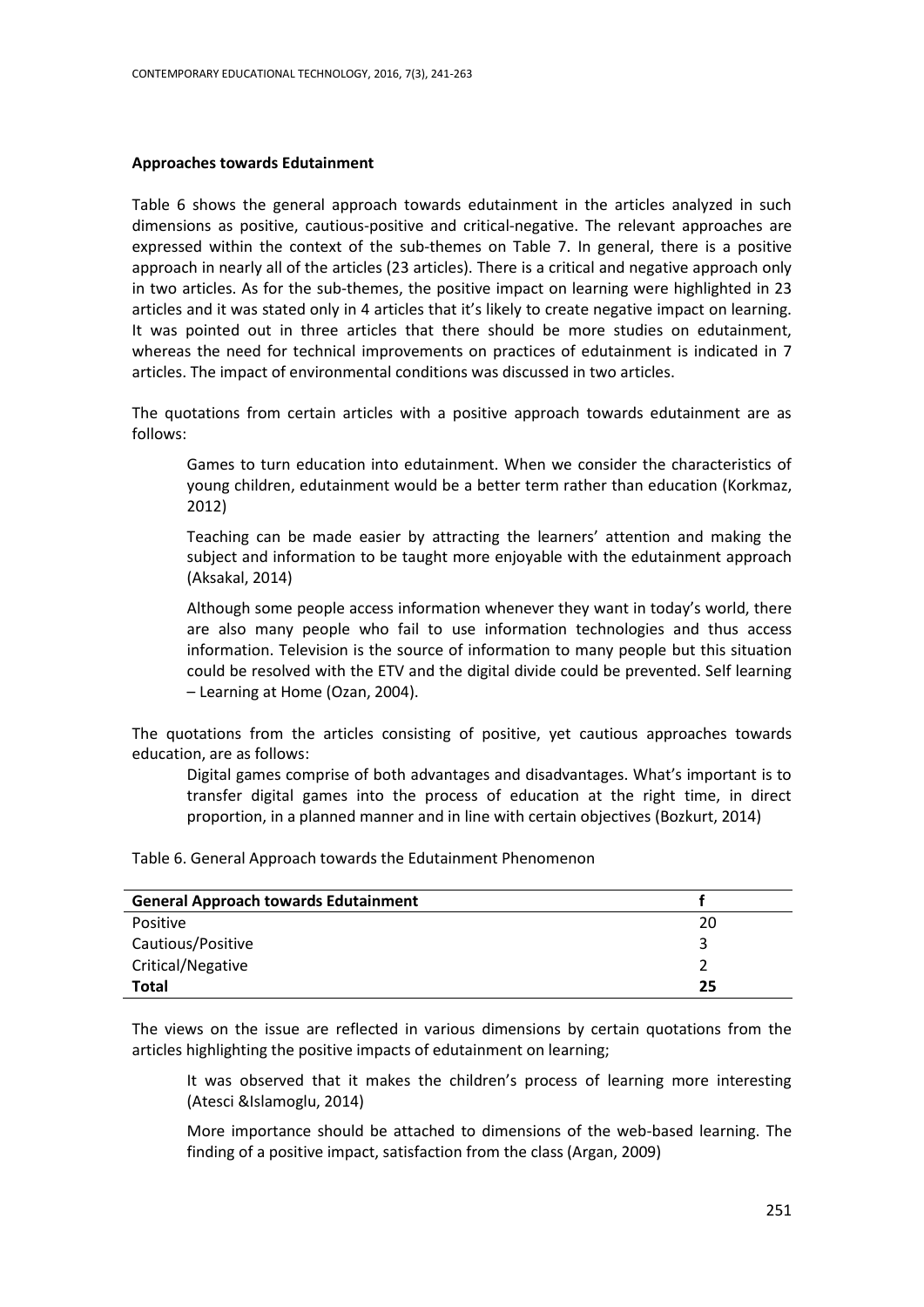(Participants of the research) said that an entertaining atmosphere has been created, there is a positive impact on learning (Basarmak & Mahiroglu, 2015)

(Participants) (Believe that) the education through educational games created an entertaining atmosphere of learning (Batdi, 2012)

The educational computer games could be combined with other learning methods, and thus learning could be achieved as a whole (Catak, 2011)

It was seen that the studies conducted with regard to atmospheres of customizable learning were applied usually on the level of secondary education and higher education. It's suggested that these applications are used in previous levels. The atmospheres of customizable learning are gradually getting more widespread and popular. It's considered that the web 3.0 and semantic web technologies would make great contributions to such atmospheres with the advancement of technology (Sahin & Kisla, 2013)

Table 7. Sub-themes of Approaches towards Edutainment

| <b>Themes</b>                              |    |
|--------------------------------------------|----|
| Positive effects on learning               | 23 |
| Negative effects on learning               | 4  |
| Adaptation to the entertaining environment |    |
| Reflections of popular culture             |    |
| Edutainment as a research field            | 3  |
| <b>Technical Support</b>                   |    |

Some views evaluated in the sub-theme of negative impacts on learning could be indicated as follows:

In the process of preparing software with a hybrid design such as the entertaining education software, the educational objects and entertaining elements should be prevented from clouding each other and it should be remembered that the main purpose is to achieve the learning goals (Kara, 2007).

However, one unforeseen danger of adapting computer technology into education so enthusiastically is that learning is seen as fun and entertainment. Learners who are exposed heavily to the Internet, video games and ready-made images presented by multimedia develop a new attitude towards learning. As Bloom and Hanych (2002) observe, equating learning with fun suggests that if students are not enjoying themselves, they are not learning. In other words, learning becomes an obstacle that learners need to overcome. To Bloom and Hanych, "such an approach doesn't promote learning; it trivializes the learning process" (Okan, 2003).

Some opinions within the context of the sub-theme of adaptation to the entertaining environment are as follows:

It has been seen that various kinds of augmented reality applications on each level and for many needs in the educational environments started to be commonly used throughout the world (Cetinkaya & Akcay, 2013).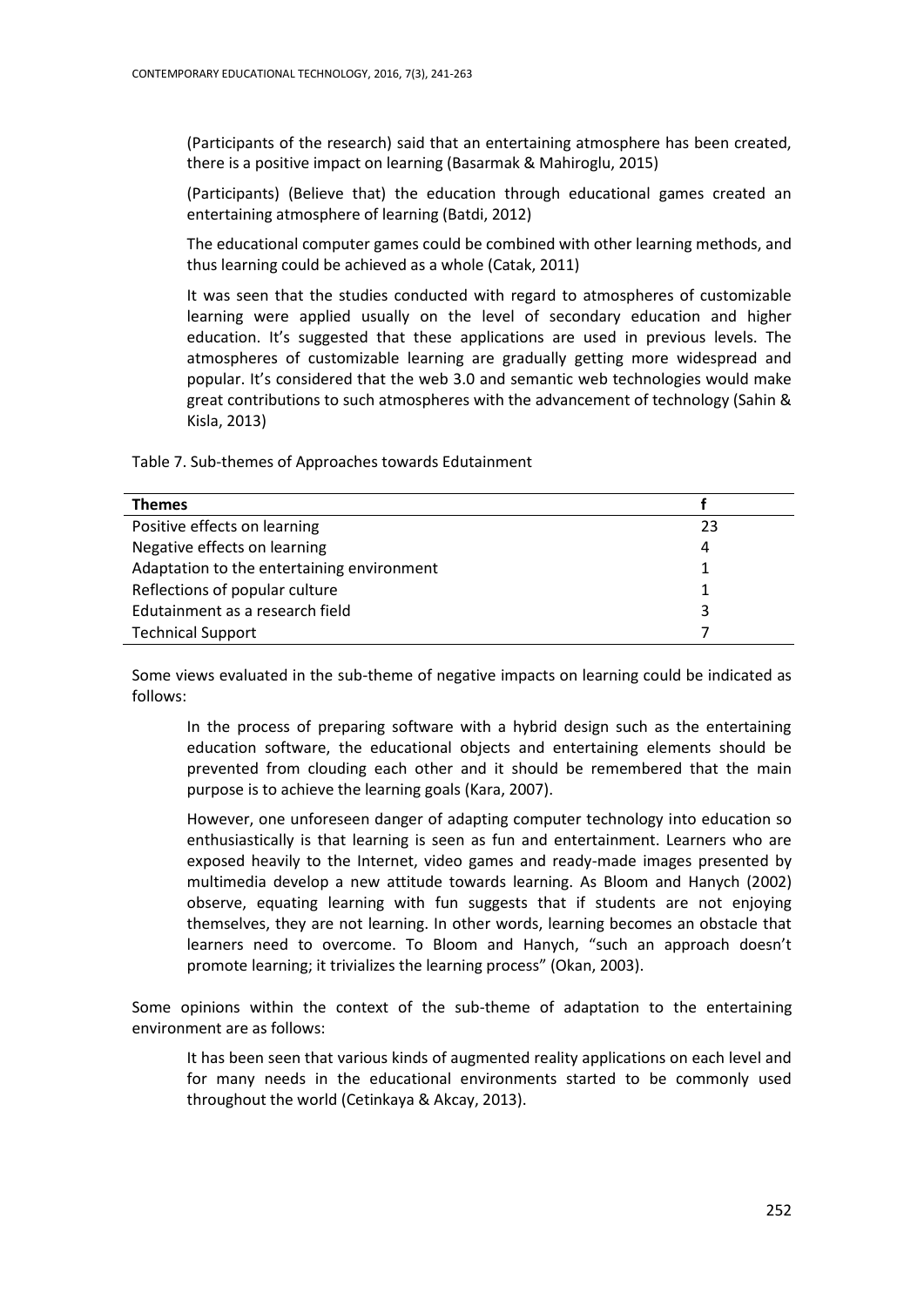The augmented reality is capable of turning both the digital environment and physical space into a basis for games, it's much more interesting than the hybrid games, and it will be possible to see its effective examples in the near future (Catak, 2011)

There are certain opinions evaluated in the sub-theme of technical support, which are indicated below:

In today's Turkey, some investments are made and arrangements and studies are conducted in order to enable students to make educational subjects more meaningful in the process of education and teaching. Nevertheless, it's hard to say in what ways the computers without any educational software designed and developed in accordance with the intended population could provide the students with educational benefits (Inal & Kiraz, 2008).

The views evaluated in the sub-theme of reflections of the popular culture could be exemplified as follows:

The concepts of 'edutainment' or 'infotainment,' deriving from various combinations of English words education, information and entertainment, which are often used in the nature and scientific documents, both highlight the entertainment, namely, the superior ideology of television to some extent, and also refer to the public broadcast's mission to inform and educate. Although the 'infotainment' or 'edutainment,' which are one of the important foundations of popular culture, appear as the concepts that combine information, education and entertainment, it's significantly indicated in academic literature that the information is sacrificed to entertainment in mass media. The concern for entertaining seems to have thoroughly penetrated into the texture of mass media. Concerns/requirements for having people 'watch,' 'like' and 'selling' (Narmanlioglu, 2011).

#### **Discussion**

Postman (2013, p.26) divides cultures into three types: tool-using cultures, technocracies and technopolies. Technopoly is the order consisting of the submission of all forms of cultural life to the sovereignty of technique and technology (Postman, 2013, p.54). According to Postman (1993; 2013), USA is the only society that is transformed to technopoly and some European countries and Japan are striving to be technopolies. Obviously, Turkey is not one of the technopolies as defined by Postman (1993) but we can extend Postman's conceptualization to include Turkey, at least within the context of education. The edutainment applications could be considered as one of the signs of being a prospective technopoly in terms of Turkey, in which technology and entertaining elements find their place with regard to education. According to findings of this research, the concept of edutainment and the studies covering edutainment are quite new for Turkey.

Similarly, the number of articles published regarding edutainment are quite few as the concept of edutainment dates back to a longer time throughout the world. There are 284 studies entitled edutainment from the WOS review (2016). The first study is the publication prepared by Molnar and Deringer in 1984. 10 studies were published in 1990s, 163 studies in 2000-2010 and 110 studies in the period of 2011-2016 with regard to edutainment (WOS, 2016). Concerning specifically the WOS, the increase that occurred especially in the number of studies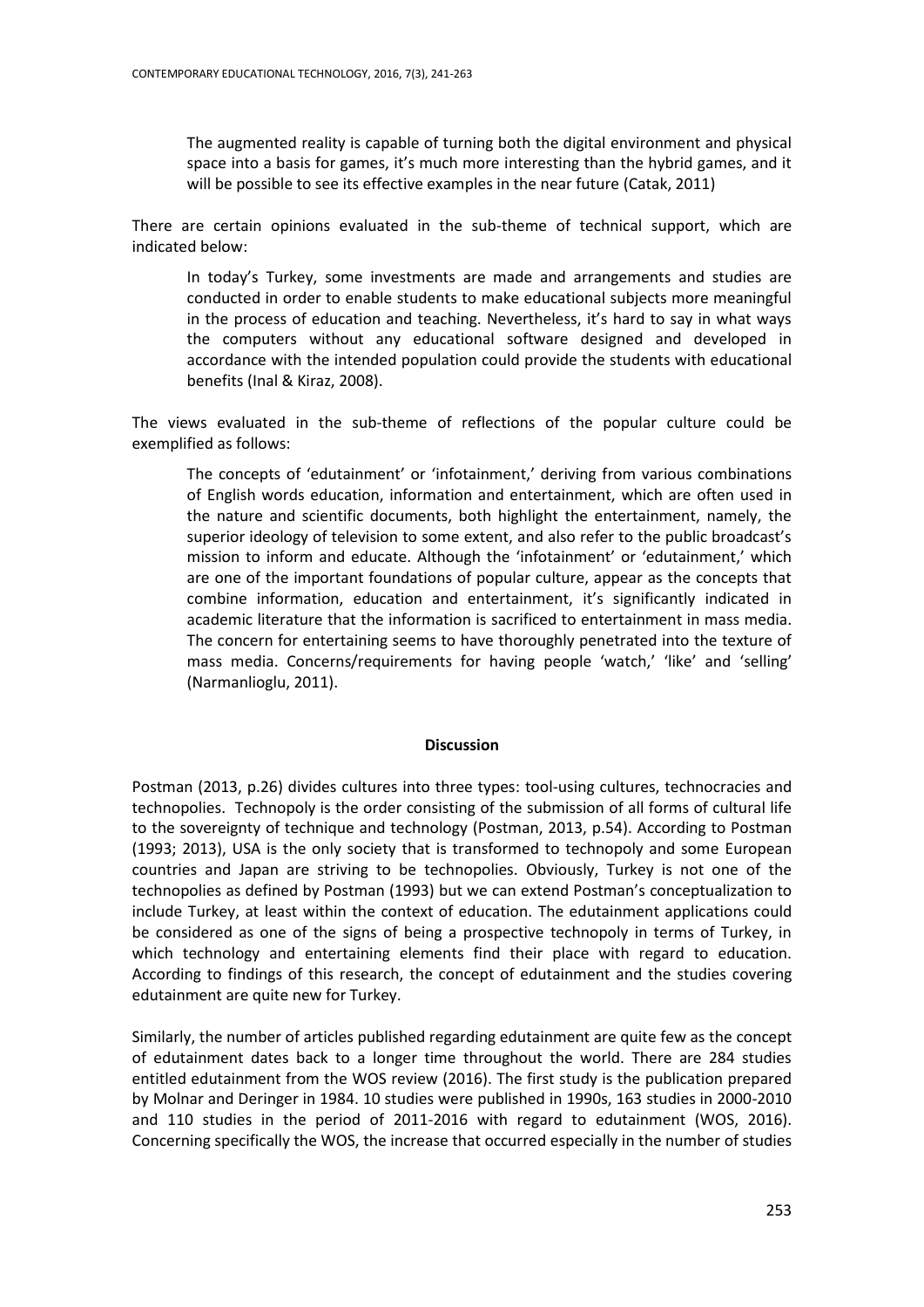on edutainment throughout the world in 2000-2010 created an impact on an increase in the number of articles on edutainment published in Turkey after 2010.

In Postman's words (2013, p.13), "new things require new words." As something other than education in its original sense has emerged, a new name should be found for that. As indicated in one of the articles analyzed, edutainment is a word better than education in order to define the thing experienced by the young people today. According to findings of this study, it was highlighted that it refers to a new understanding aimed at combining education and entertainment. The combination of education and entertainment has been often mentioned. This situation is likely to confirm Postman's finding (1985) that entertainment is making increasing inroads into people's personal lives (cited in Singhal & Rogers, 2002). It is seen that there is not a common stance towards the Turkish definition of the concept in articles covering edutainment in Turkey. It is observed that the concept is used in English in many studies, whereas different definitions comprising of the combination of the Turkish words of education and entertainment are made in certain studies. According to Sahin's (2009) findings, the use of edutainment in press is also in the form of education by entertainment in computer environment. In this regard, it could be said that there is yet to emerge an accumulation in the context of meaning and definition of the concept. It could be actually argued that producing new concepts with the combination of the concepts of entertainment and education is not quite consistent. Indeed, the best name to be designated for a non-confusing education without any precondition and comment is the word entertainment (Postman, 2006, p.182).

According to findings of the study, there is a higher number of qualitative studies conducted regarding edutainment. It could be said that the qualitative paradigm has been gradually preferred in terms of academic studies in Turkey but the increase in the number of qualitative studies falls behind the general tendency throughout the world. In this regard, it's striking that the qualitative method have been further used in studies regarding education. This situation could be seen as an indication of the need for a deep analysis based on the opinions of parties to the interaction between technology, entertainment and education. There's a need for more qualitative and quantitative studies regarding edutainment on various levels and samples. It was seen that the studies on edutainment are mostly prepared by one author. It could be said that there is a tendency towards an increase in the number of joint studies prepared by multiple authors. Accordingly, joint studies on the subject of education are significantly required to be prepared by authors from various disciplines as well. The multidimensional studies combining various disciplines could ensure that the concept of edutainment is understood in a much better manner. According to the results of this study 16 edutainmentrelated articles have been published in 14 different journals. Most of the journals featuring edutainment articles are usually from the field of educational sciences, social sciences and communications. Considering this fact, it can be concluded that there is a need for more multidisciplinary studies on edutainment in accordance with the nature of this phenomenon that cut across a wide range of study areas.

Postman (1993) stressed that the only way of improving education is to improve learning technologies in technopoly. Teachers from primary grades to college are increasing the visual stimulation of their courses and reducing the amount of exposition their students must cope with. They think that the principal means by which student interest may be engaged is entertainment (Postman, 2006, p.182). There are a number of indications that reflect such understandings in articles regarding edutainment. An analysis of the general approach towards edutainment in the articles included in the scope of this study shows that most of the articles consist of a strong and enthusiastic support, as well as a positive stance. It was stated in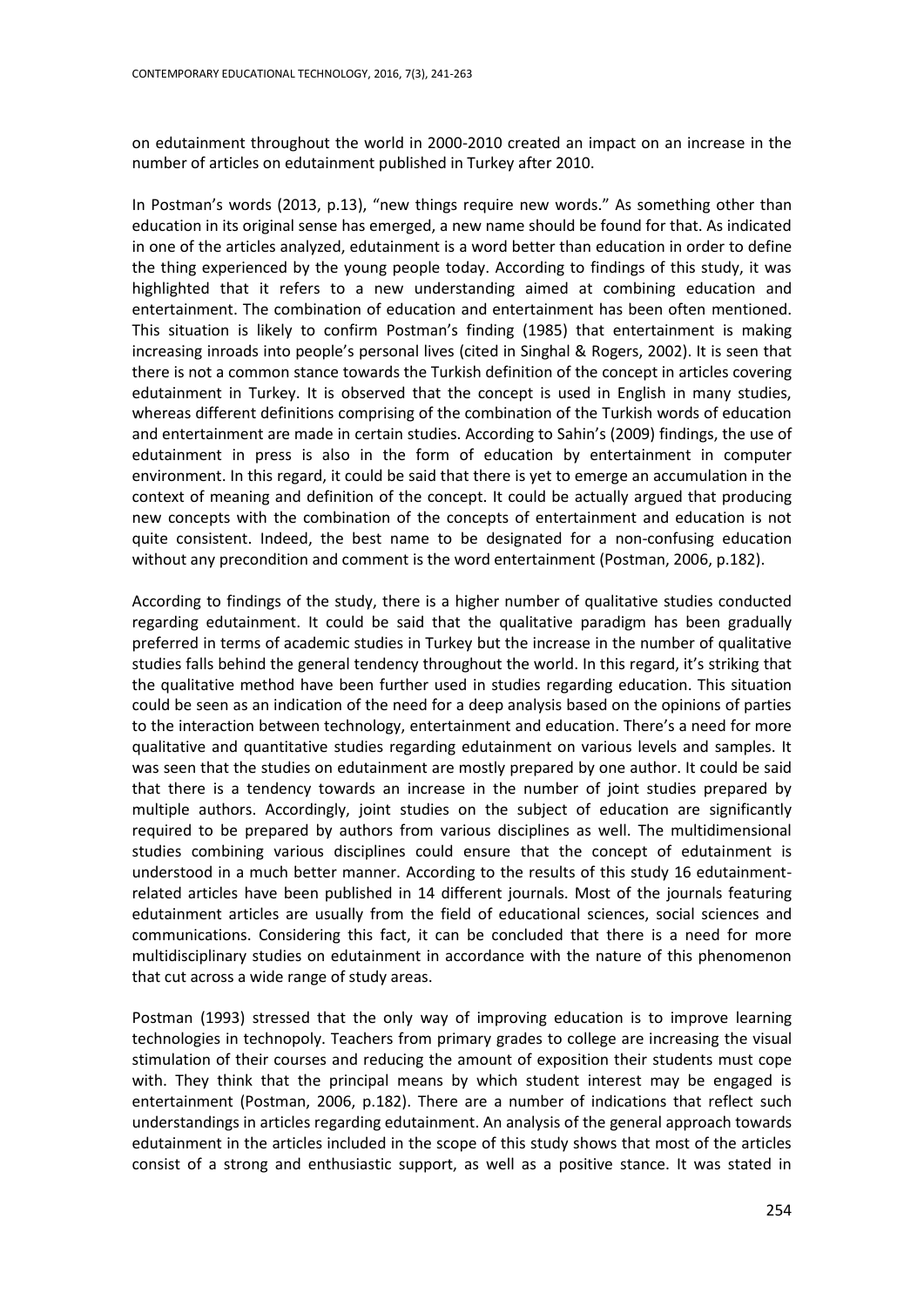studies with a positive stance that particularly the trio of education, technology and entertainment would make learning more attractive, entertaining, interesting and permanent. It could be argued in Postman's words (2004) that there is such an understanding as "teaching as an amusing activity." The edutainment applications are considered as the best way of improving learning. It corresponds to findings in the body of literature that the edutainment applications lead to learning and motivation as well as enjoyment (Bertacchini et al., 2012). The remarks made by Postman (1993; 2004) within the context of introducing televisions and computers into classrooms are likely to predict such findings; why televisions or computers should introduce into classrooms? The only answer is to make learning more attractive and effective. Being attractive does not need any justification in Technopoly. Bu this kind answers is always about technique but it is not about the essential question: education for what (Postman, 1993). Nevertheless, such questions as to whether students learn math in a better way thanks to computers fail to teach us anything; on the contrary, such questions divert our attention from social, intellectual or institutional crises to other directions. As a result, what's important with regard to computers or edutainment is not related with what sort of educational tools they are. What's important is how they change our understanding of education and slowly destroy the longstanding school structure (Postman, 2013, p.23).

In Postman's (2004) view, television for example does not offer only entertainment but it transforms everything to entertainment. Entertainment is meta-ideology for TV (cited in Sener, 2016). As Alver (2004) observed that the consequences of communication technologies, that Postman mentioned, with the developments in computer technology and especially the internet, are felt more strongly. In such an atmosphere, the expectation for rendering education and learning primarily entertaining has been gradually strengthened. As stressed by Conlon (2002), everything should be satisfactory in the consumption culture and regarding learning as a hard-earned victory is considered as quite boring (Conlon, 2002). As Postman (1998) expressed, every advantage a new technology offers, there is always a corresponding disadvantage. While the majority of educators believe that the combination of education and entertainment is important in terms of educational success, some educators are of the opinion that such a combination is quite difficult (Rapeepisam et al., 2006). Some of the articles reviewed stress that the small number of articles with a critical approach about education in line with Postman's approach are likely to lead to both advantages and disadvantages. In this regard, such concerns over the initiation of negative impacts on learning and education by the identification of learning and education with entertainment were shared, rather than the positive impact of edutainment on learning. Postman sees some problems beyond some side effects or negativities in the combination of education and entertainment.

Postman (2013) predicts that in the long run, television may bring a gradual end to the careers of schoolteachers. Schoolteachers have been part of the knowledge monopoly created by printing, and their existence will come to an end with the breaking up of that monopoly with new technologies. It could be considered that the information technologies and edutainment evoke a bad end in terms of educators. In this regard, the educators' optimism which is generally emphasized in the articles reviewed could be considered as quite interesting and weird. "Such enthusiasm always calls to my mind an image of some turn-of-the-century blacksmith who not only sings the praises of the automobile but also believes that his business will be enhanced by it" Postman (2013, p.15) says, thinking that such enthusiasm caused by introducing technology into classrooms and also all the transformation deriving from it is not reasonable. Postman's (2013, p.16) finding that in cultures that have a democratic ethos, relatively weak traditions and a high receptivity to new technologies, everyone is inclined to be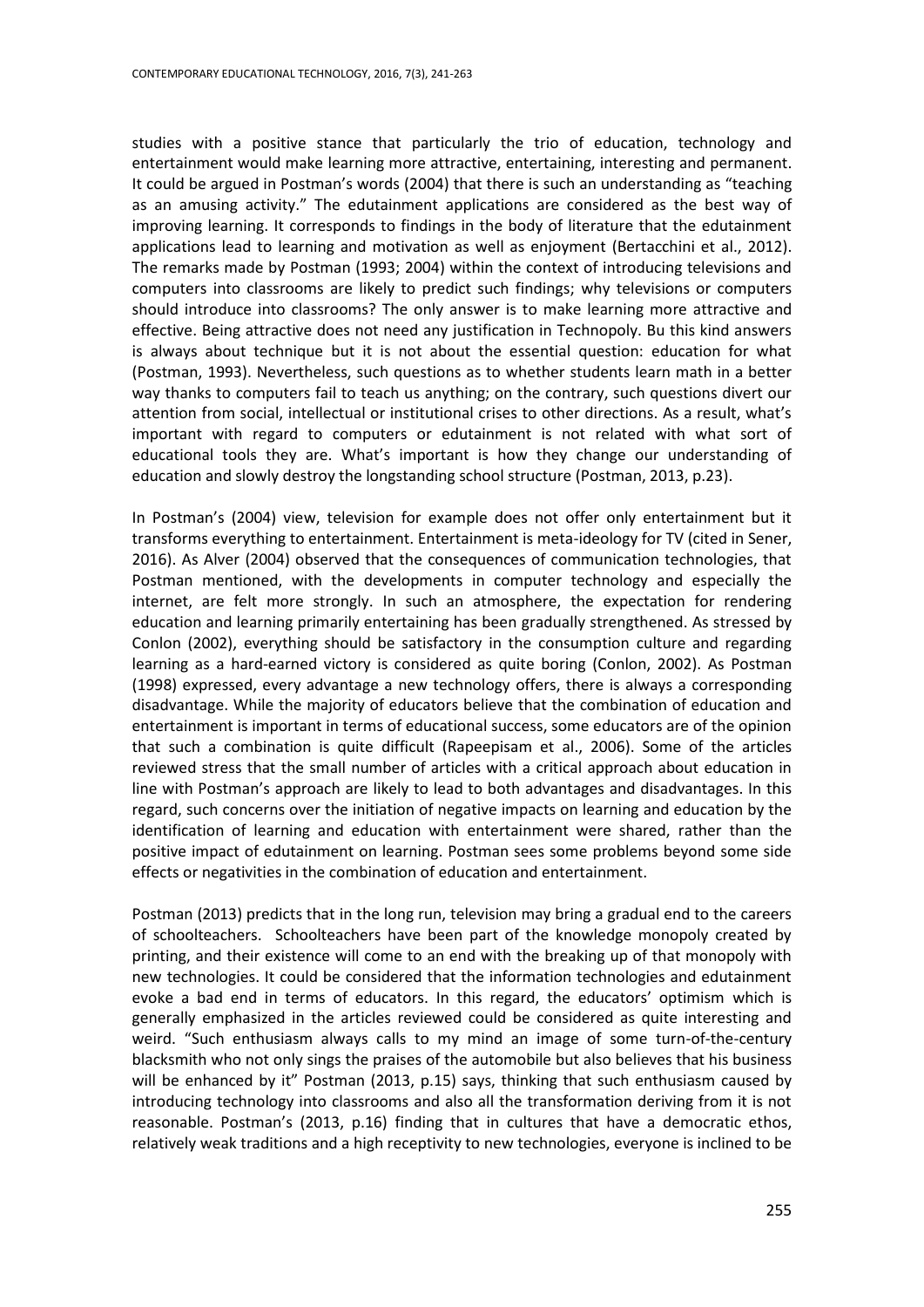enthusiastic about technological change is considerably relevant with the studies conducted on edutainment in Turkey.

According to Postman, from Confucius to Plato, Cicero, Lock or Dewey, no one thought that education would be successful with entertainment (Conlon, 2002). The improvements in electronic technology could ensure that the individual desires are fulfilled in a more perfect manner but it leads to some results related with simpler ways of entertainment. For example, although television is the most popular means of entertainment, it encourages more individual way of entertainment at home (Cakir, 2005). The impact of the entertainment concept on political information, namely, "just laugh, you don't need to remember," is also evident in education (Kim & Vishak, 2008). Moreover, "Entertainment, involves communication featuring external stimuli; it provides pleasure to some people, though not of course to everyone; and it reaches a generally passive audience" (Bates & Ferri, 2009). As stressed by Bates and Ferri (2009), despite the entertainment's central location in social life, academics have had negative approaches. Some academics consider entertainment and popular culture as the same concepts. A great many of academics have considered that as a trivial field of study. As a result, it could be said that multidimensional studies are required within the context of the relation between entertainment and education.

Some authors distinguish between entertainment and game. It was suggested that the relation between edutainment and play-learning should be considered separately. Buckingham argues (2005) that a lot of learning can be done through play but not all play is learning. Edutainment software is a great idea if it is used in the correct manner. Although the terms learning through play and edutainment are often used to refer to the same meaning, there are some differences between them (cited in Rapeepisam et al., 2006). Resnick (2004) suggests that people's best learning experiences come when they are engaged in activities that they enjoy and care about, the play and learning should be united and the concept of 'playful learning' is preferred rather than edutainment, explaining why he doesn't like edutainment as follows: "The problem is with the way that creators of today's edutainment products tend to think about learning and education. Too often, they view education as a bitter medicine that needs the sugar-coating of entertainment to become palatable. They provide entertainment as a reward if you are willing to suffer through a little education. I also have a problem with word "edutainment" itself. When people think about "education" and "entertainment," they tend to think of them as services that someone else provides for you. Studios, directors, and actors provide you with entertainment; while schools and teachers provide you with education. New edutainment companies try to provide you with both. In all of these cases, you are viewed as a passive recipient.

As emphasized in the articles analyzed, a market has emerged where the edutainment studies regarding the out-of-school learning activities turned into strong rivals competing with schools in terms of being entertaining and attractive. Contrary to schoolbooks, the educational materials designed for home should meet the parent's demands and capable of being worth the time spent by children, and the children should be able to have fun and have a good time thanks to such books. This is how the concept of edutainment has emerged. A hybrid mix of education and entertainment relies on visual materials, game-like formats and more informal, less didactic styles of address. Computers, online learning etc. are inevitably marketed as fun (Buckingham & Scanlon, 2005). These new forms of edutainment are a glamorous alternative to the tedium of school work (Buckingham & Scanlon, 2005). While the parents were being placed under increasing pressure to 'invest' in their children's education by providing additional resources at home, companies started to take a wider place in the market targeting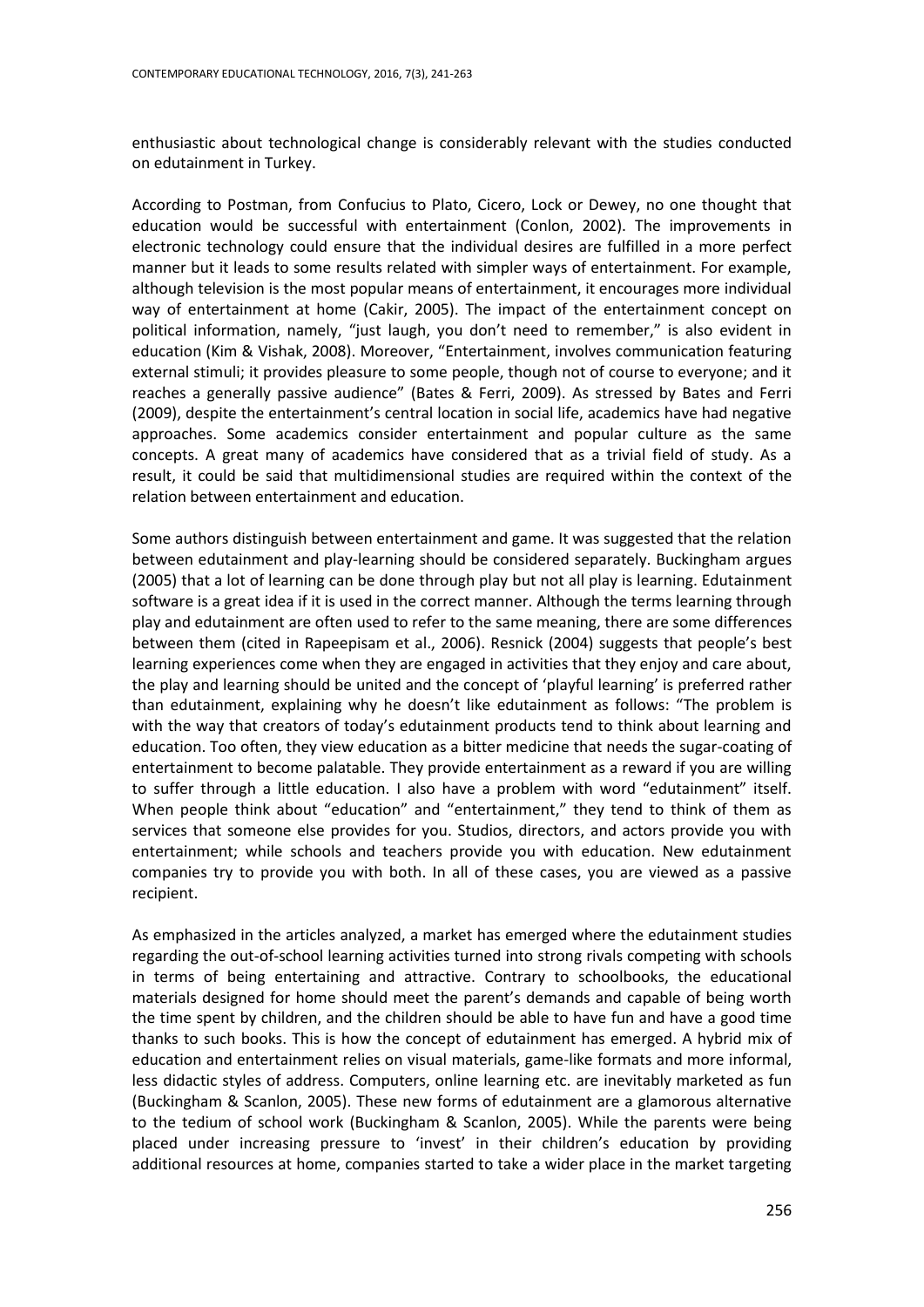this field. There has been a significant increase in the market of educational materials designed for domestic use (Buckingham & Scanlon, 2005). The commercial involvement in out-of-schoollearning (Buckingham & Scanlon, 2005). This situation shows a gradual increase in the commercial involvement in education. Education appears as a significant market for media companies (Buckingham & Scanlon, 2005). The appearance of more individual and tailor-made forms of learning with the involvement of edutainment, computer technologies etc. into classrooms is enthusiastically welcome. Nevertheless, as indicated by Postman (2013, p.22), over four centuries, the peace between print and oral culture at schools is now facing the risk to be destroyed by computers. In this process, egocentrism is likely to be perceived as a virtue.

According to the findings of the TUIK (Turkish Statistical Institute) for 2013, children are surrounded with the new media. The majority of children who begin to use telephones at the age of 10 have their own computer and nearly half of them use Internet every day (Kilinc & Kilinc, 2014). In other words, children are already living in a world dominated by technology and entertainment. Children come to school having been deeply conditioned by the television world. Children who cannot learn to read, organize their thoughts into logical structure even in a paragraph or attend to lectures for more than a few minutes at a time are all the casualties of the battle taking place between the world of television and printed publications (Postman, 2013, p.21). It is emphasized in most of the articles analyzed in this study that the out-of-theschool environment in which the individuals, young people and children live is gradually rendered more technological and entertaining and that the school should harmonize with this situation. Furthermore it is stated that the new out-of-the-school forms of learning have begun to develop in this way. It seems the predictions made by Postman and Weingartner (1993, p.154) are realized; "developments in electronic information processing make the school as it presently exists unnecessary."

The school's harmonization with the technological and totally entertaining world outside and the existence of more fun and permanent learnings outside the school makes the school weary. The Sesame Street could be displayed as the beginning of this process. For example, the "Sesame Street" that began in 1969 was embraced quite positively, as it ensured that children who had not yet been to school sit transfixed in front of a television screen and the television which has a function to entertain was used for educating activities. What's more, the style of television learning is by its nature hostile to the book learning and school-learning. Now we know that Sesame Street encourages children to love school, provided that the school is like Sesame Street (Postman, 2006, p.175). The school should be entertaining on the criteria of the entertainment world. The studies consisting of a critical approach towards the edutainment issue emphasize that the mentioned environment comprises of other qualities, besides being entertaining. There are some concerns that these elements have penetrated into schools with edutainment applications in an environment dominated by the popular culture elements based on the consumption culture. According to Postman's (cited in Alver, 2004) point of view, this is a natural result of the mechanization and technology. According to Postman, with mechanization and technology, homo economicus has aimed maximum profit so people are no longer seen as the children of God or citizens but they are considered as market factors and consumer (Alver, 2004).

A few studies, consisting of a positive but more cautious approach on the edutainment issue, emphasize the technical incompetences regarding edutainment. Moreover, it is suggested that although the edutainment applications create positive impact on learning, there is a lack of sufficient findings as to whether they lead to a better realization of learning, and thus further studies are required. It is seen that the critical approach in these studies are limited to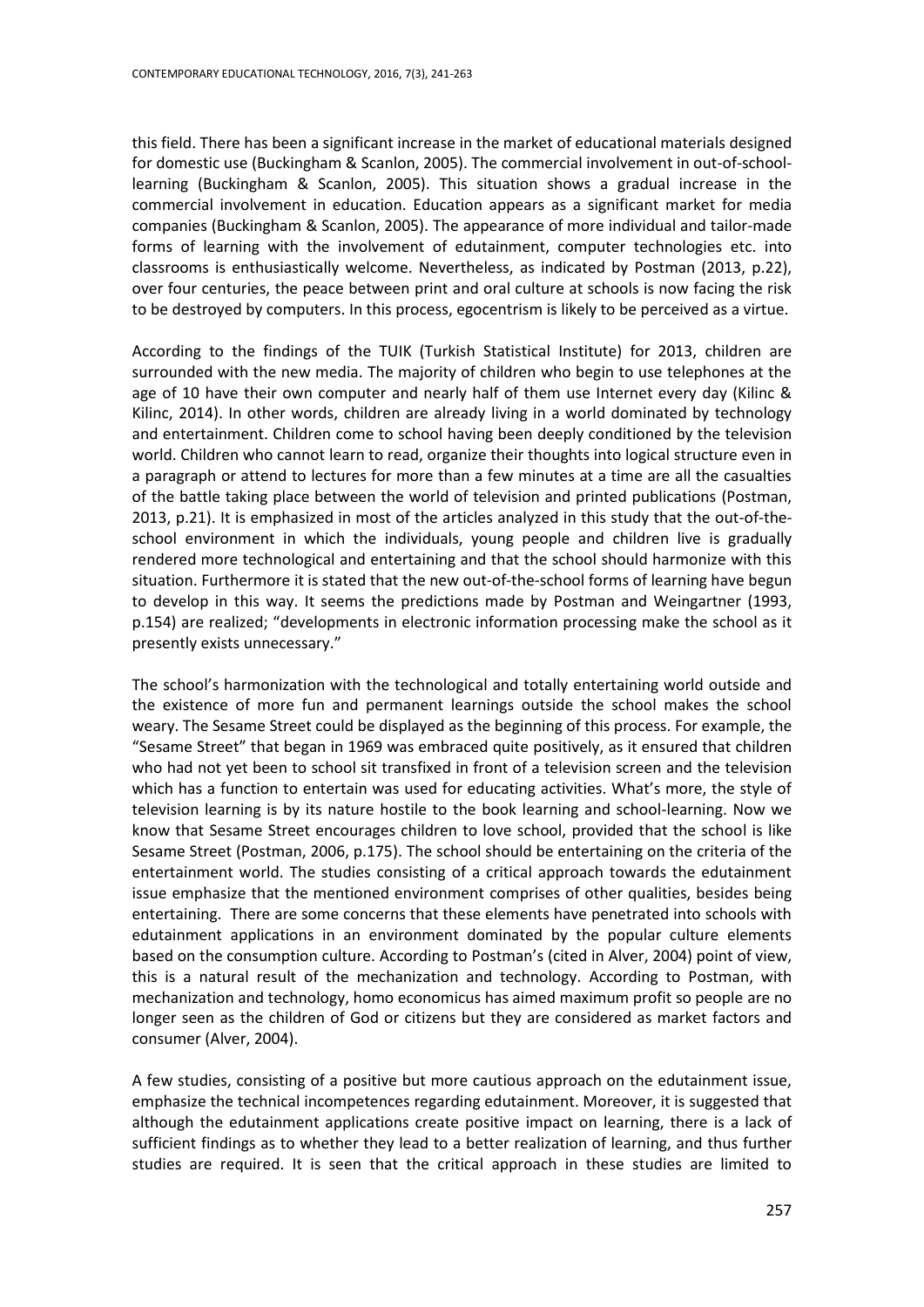emphasize that the edutainment should not replace the contact between teacher and student. As stressed by Anikina and Yakimenko (2015), there are certain considerations that generally educational technologies and specifically edutainment applications should not be seen by the supporters of edutainment in the body of literature as a replacement for the contact between teacher and student but used as the elements to support the student's learning.

It could be argued from Postman's perspective that the mentioned limited critical approaches fail to touch upon the essence of the matter. Media tend to become mythic. Cars, planes, TV, movies, newspapers—they have achieved mythic status because they are perceived as gifts of nature, not as artifacts produced in a specific political and historical context (Postman, 1998). As an example of this mythicizing, we can argue that the technological intervention into educational environments is not questioned but practical deficiencies are brought into the forefront by most of the articles analyzed. Nevertheless, the interaction between technology, entertainment and education deserves much more in-depth analyses. It is essential that such analyses are accompanied by a critical approach towards the nature of technological changes, because, on the contrary, has serious consequences: "New technologies alter the structure of our interests: the things we think about. They alter the character of our symbols: the things we think with. And they alter the nature of community: the arena in which thoughts develop'' (Postman, 1993, p.20).

Technological change is not additive; it is ecological. "A new technology does not add or subtract something. It changes everything." After television, America was not America plus television. Television gave a new coloration to every political campaign, to every home, to every school, to every church, to every industry, and so on (Postman, 1998; Postman, 2013, p.22). As emphasized by Postman (1995), for example, the invention of the mechanical clock provided men with a new conception of time and the invention of the telescope brought a new conception of the space and scale. Each new technology changes and reshapes human consciousness (Kuyumcu, 2008). Embedded in every technology there are powerful ideas. To a person with a TV camera, everything looks like an image. To a person with a computer, everything looks like data (Postman, 1998). As a result, we are not talking about a kind of education in which entertainment is attached along with technology. In other words, the education+entertainment+technology, but something totally different, which is formed by the combination of these three. Accordingly, it would not be sufficient to mention the practical deficiencies or some possibly negative consequences.

According to Postman (1998; 2013, p.16) people believe that the advantages of new technologies are distributed among the population sooner or later but every new technology benefits some and harms others. It could be argued that there is lack of research about the accessibility of technology and edutainment applications at schools or home by the children from different socio-economic environments. Accessing such educational materials and edutainment creates differences between families due to financial conditions. There is not much information as to children's enthusiastic engagement in such materials. "Anxious parents may represent a soft touch for marketers but children may not be so easily persuaded" (Buckingham & Scanlon, 2005).

## **Conclusion**

According to Postman (2004, 2013), childhood is going through a transformation. These transformations are closely related with technological developments. The first influence to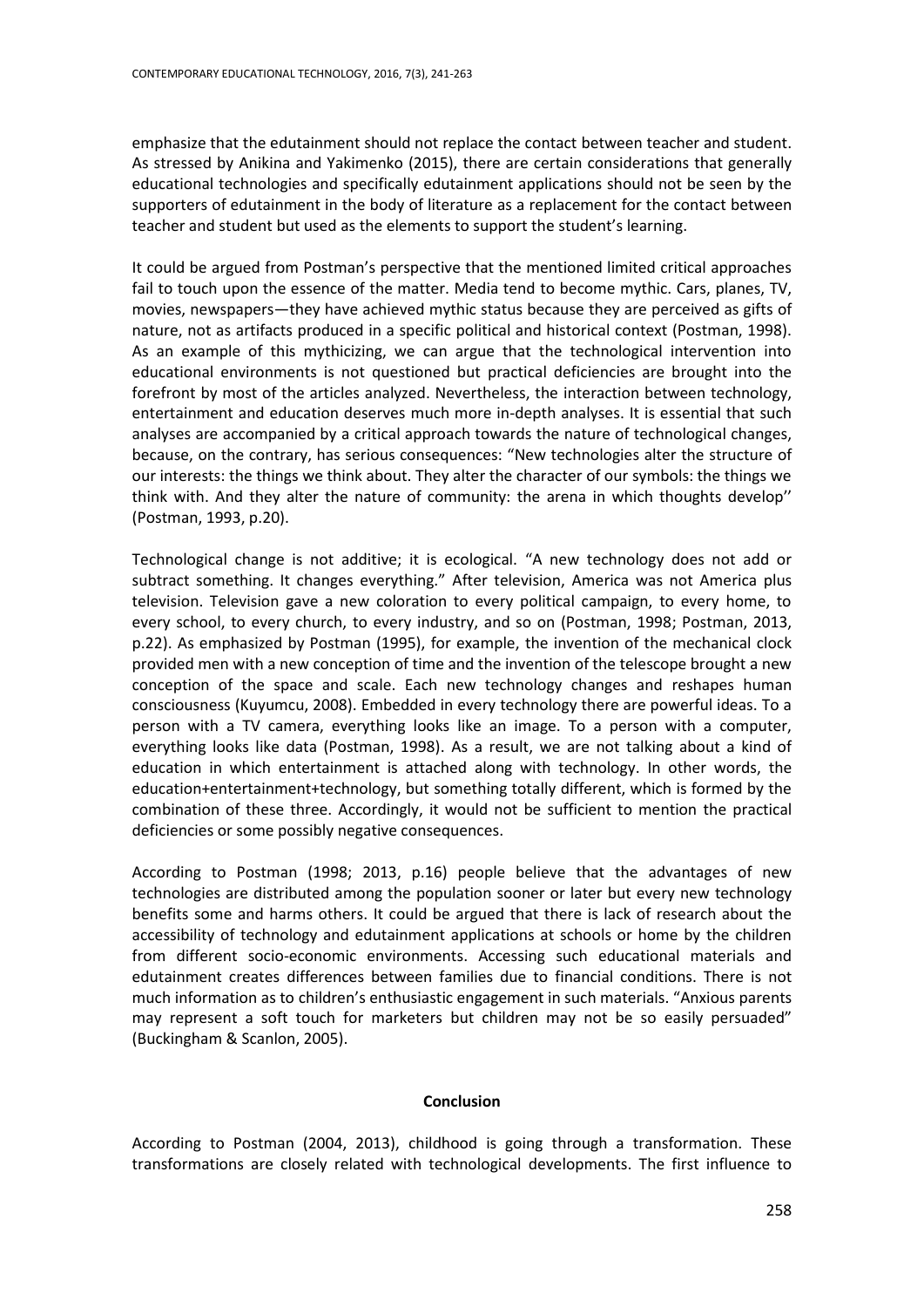childhood came from printing press, the second one from telegram (Alver, 2004; Postman, 1995, 2013). Now electronic media, computer technologies have more powerful effects on childhood's nature. Electronic media is demolishing the borders between childhood and adulthood. Clothes, alcohol use, crimes, sexual relationship are now common among children and adults (Alver, 2004). It could be argued that an analysis of such transformation and technological developments within the context of entertainment and education is a quite meaningful and necessary effort.

Accordingly, in this article, which aimed to discuss and evaluate the tendencies of edutainment in the context of research studies carried out in Turkey, 22 studies were examined in following categories: years of publication, numbers of authors, naming of edutainment, method, type, field, approach towards edutainment, main results and suggestions. We can argue that despite the positive approach in most of the studies on education, a few critical studies remain quite limited within the context of Postman's (1993; 1995; 2013) criticisms on technology and entertainment. Postman's criticism is related with the essence, rather than being technical. As indicated in a great number of articles, there are only a few studies on the edutainment issue in terms of those who have a positive or a negative approach.

As part of the studies on edutainment in Turkey, in Postman's (1993) words, technophile researchers could be mentioned. It could be argued that there is an enthusiastic support for the education shaped by technology and entertainment. This situation also corresponds to Postman's (2013, p.59) finding that social science is a vigorous ally of technopoly. It seems that what is called as the "American optimism" by Postman (2013, p.17) has penetrated into us as well. As indicated by Ahioglu-Lindberg (2012), childhood in Turkey is in a modernization process, whose repercussions are ongoing in the form of the adaptation of technological developments into daily lives and educational environments. Nevertheless, there are sound reasons for being cautious and critical about education which is shaped by technology and entertainment.

As suggested by Milberry (2010, p.50), technology has been inspired both by the respect and fear since the break of modern dawn. Technology is on the one hand like the humanity's victory over nature, and on the other, it's like its impending doom (Kilinc & Kilinc, 2014). As emphasized by Conlon (2002), technology without any philosophy is blind, and technology could bring us to some choices that we have not chosen. As a result, it is essential that a healthy philosophical stance on technology is developed specifically in terms of education and edutainment. It could be said that the beginning of this process refers to starting to think about the primary goal of education.

Postman (1993) indicates that education merely aims at providing students with a job in the US, which is an example of technopoly. In this way, the US educates itself to compete with the Japanese or the German economies. Such an approach reflects the understanding that the US is not a culture but merely an economy. The basic problem is somewhere out there. What's more, there are some efforts aimed at filling the gap with technology in the context of educational purposes (Postman, 1993). The question as to the basic purpose and function of education specifically in Turkey should be answered in a consistent and intellectually deep manner. The growth and material wellbeing should not be perceived as irrefutable facts as the criteria for everything. The educational dimensions of a humanitarian rise like the one mentioned by Postman (2004; 2013) should be able to be discussed irrespective of the technological enthusiasm.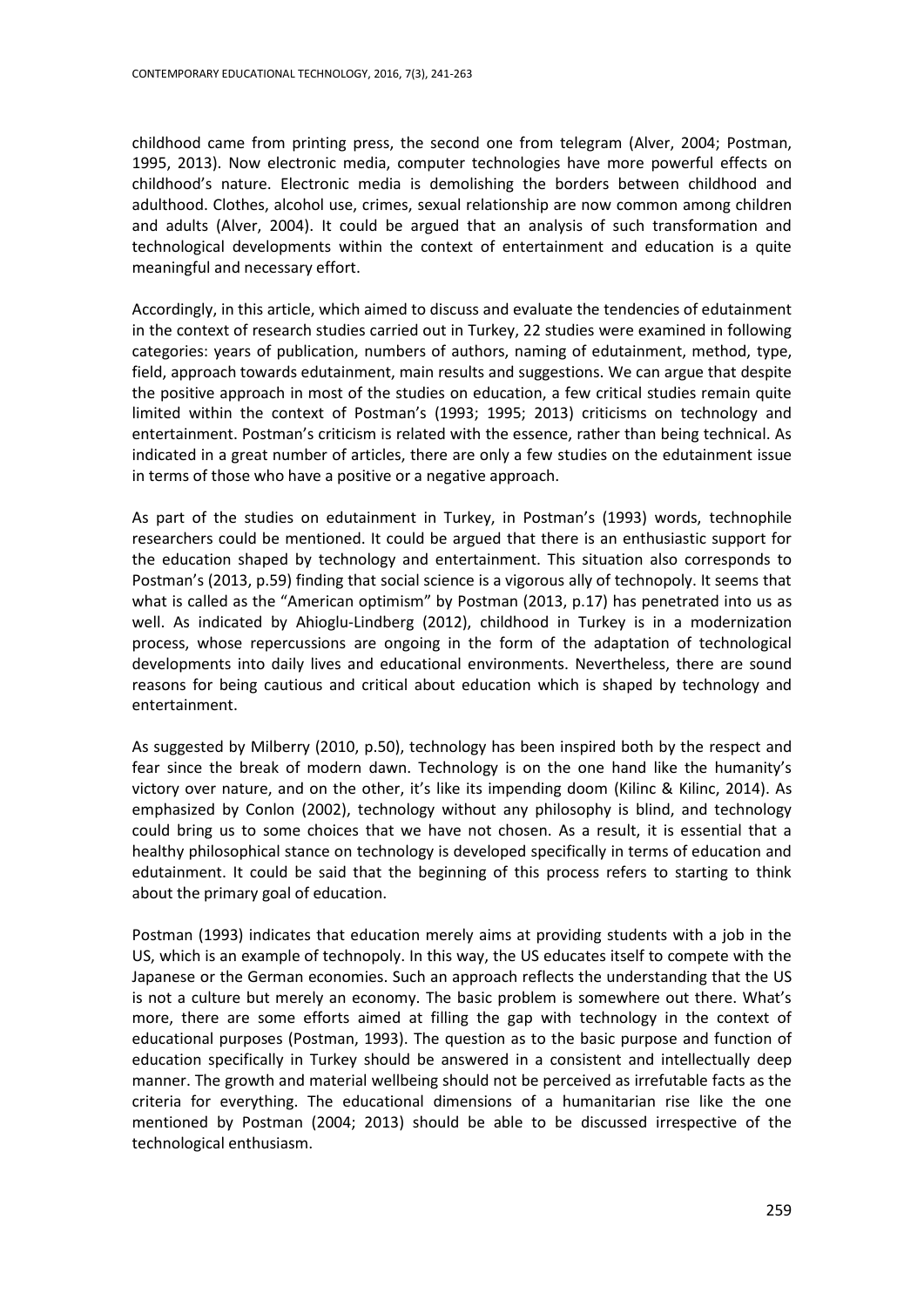Postman (2013) suggests that the competition between technological tools is actually their competition for the dominance of their world view in the background. We see it most evidently in schools. There are two major technologies at school which are unable to reconcile with regard to the control of students' minds; printed word and television. The printed word emphasizes logic, sequence, history, exposition, objectivity and discipline, whereas there is the world of television with its emphasis on imagery, narrative, presentness, simultaneity, intimacy, immediate gratification and quick emotional response (Postman, 2013, p.21). It could be argued that the competition in which the school is required to struggle and doomed to be beaten easily, has started right here. Entertainment versus tedious classes. Technopoly has no place for a transcendent purpose, meaning or cultural cohesion (Postman, 2013, p.65). The interaction between technology, entertainment and education fills the gap created by the lack of a transcendent purpose with its operational liveliness and tempting attractiveness. Educators and academics should keep in mind the negative impacts of a learning process shaped by technology and entertainment, and thus work to ensure that original learning processes are built on the basis of a critical understanding. Contrary to the rapid, widespread and apparent success of technology and entertainment; the presence of examples in which the humanitarian dimension of education should be emphasized both practically and scientifically, which is very essential.

According to the major findings of the present study, although the edutainment studies in Turkey reflect the general tendency in the world, there are only a few of them quantitatively. There is no consensus on the designation and definition of the concept of edutainment. It could be said that the edutainment studies in Turkey lack a critical perspective with regard to technology and entertainment, and there is a quite limited framework. In this respect, we can say that there is a strong need for critical studies that examines the interaction between education and entertainment along with both negative and positive aspects of edutainment practices.

#### **References**

- Addis, M. (2005). New technologies and cultural consumption edutainment is born! *European Journal of Marketing*, *39*(7/8), 729-736.
- Ahioglu-Lindberg, E. N. (2012). Cocuk yetiştirme acisindan Turkiye'deki cocuklugun tarihi. *Pamukkale Universitesi Egitim Fakultesi Dergisi*, *31*(1), 41-52
- Aksakal, N. (2015). Theoretical view to the approach of the edutainment. Paper presented at the 5th World Conference on Learning, Teaching and Educational Leadership (WCLTA 2014). *Procedia - Social and Behavioral Sciences, 186*, 1232-1239
- Alver, F. (2004). Neil Postman'in cocuklugun yok olus surecinde iletisim teknolojisi elestirisinin elestirisi. *Iletisim: Araştirmalari Dergisi*, *2*(2), 129-142
- Anikina, O. V. & Yakimenko, E. V. (2015). Edutainment as a modern technology of education. International Conference on Research Paradigms Transformation in Social Sciences 2014. *Procedia - Social and Behavioral Sciences, 166*, 475-479
- Argan, M. T. (2009). Students' attitudes towards WEBCT applications in selected courses. Turkish Online Journal of Distance Education, *10*(1), 47-56
- Atesci, E. & Islamoglu, G. (2014). Bir "Edutainment" uygulamasi: KidzMondo ornegi. *1. Uluslararası İletisim Bilimi ve Medya Araştirmalari Kongresi*, *2*, 388-397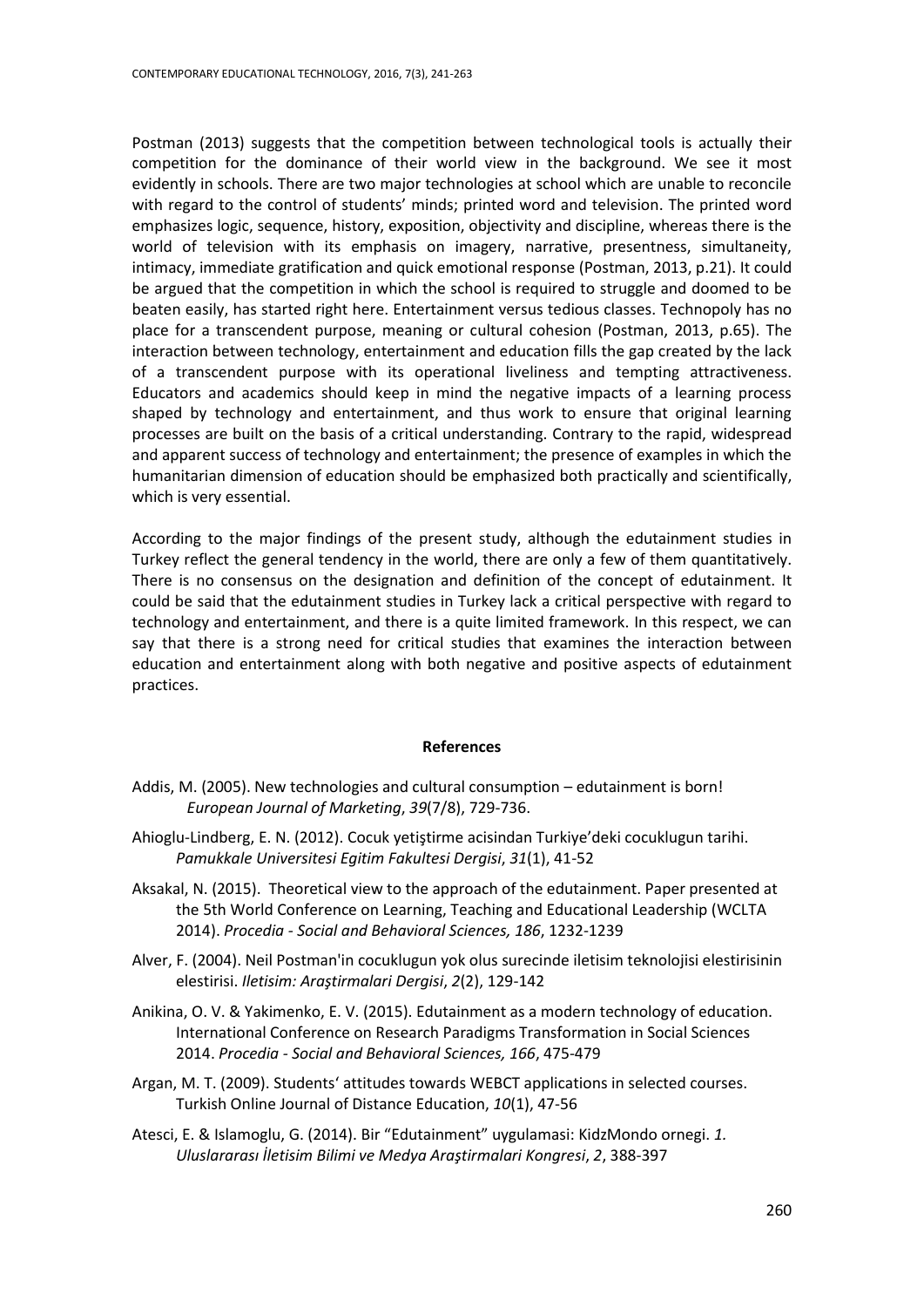- Basarmak, U. & Mahiroglu, A. (2015). Cevrimici ögrenme ortaminda kullanilan karikatur animasyonuna iliskin ogrenci gorusleri. *International Journal of Eurasia Social Sciences*, *6*(19), 234-253
- Batdi, V. (2012). Yabanci dil ogretiminde egitsel oyunlarin kullanilmasina iliskin ogretmen gorusleri. *Egitim ve Ogretim Arastirmalari Dergisi - Journal of Research in Education and Teaching*, *1*(4), 317-324
- Bates, S. & Ferri, A. (2010). What's entertainment? Notes toward a definition. *Studies in Popular Culture*, *33*(1), 1-20.
- Bertacchini , F., Bilotta, E., Pantano, P., & Tavernise, A. (2012). Motivating the learning of science topics in secondary school: A constructivist edutainment setting for studying Chaos, *Computers & Education*, *59*(4), 1377-1386
- Bozkurt, A. (2014). Homo ludens: Dijital oyunlar ve egitim. *Egitim Teknolojileri Araştirmalari Dergisi*, *5*(1), 1-21
- Buckingham, D. & Scanlon, M. (2005). Selling learning: Towards a political economy of edutainment media, *Media, Culture and Society*, *27*(1), 41-58
- Catak, G. (2011). Oynarken tasarlamak: Dijital tasarim oyunlari. *Sigma*, *3*, 385-391
- Cakir, V. (2005). Bir sosyal etkinlik olarak eglence ve televizyon: Konya ornegi, *Selcuk Universitesi Sosyal Bilimler Enstitusu Dergisi*, *1*, 123-142.
- Cetinkaya, H. H. & Akcay, M. (2013, Ocak). Egitim ortamlarinda arttirilmis gerçeklik uygulamalari. Akademik Bilisim Kongresi'nde sunulan bildiri. Antalya: Akdeniz Universitesi.
- Conlon, T. (2002). Bilgi teknolojisi, egitim ve postmodernizm. *Eğitim Bilimleri ve Uygulama*, *1* (2), 269-278
- De Paolis, L. T., Aloisio, G., Celentano, M. G., Oliva, L., & Vecchio, P. (2009). Design and development of a virtual reality application for edutainment in cultural heritage, *15th International Conference on Virtual Systems and Multimedia, VSMM '09,* pp. 80-84. DOI: 10.1109/VSMM.2009.18
- Goffe, W. L. & Sosin, K. (2005). Teaching with technology: May you live in interesting times. *The Journal of Economic Education*, *36*(3), pp. 278-291
- Inal, Y. & Kiraz, E. (2008). Bilgisayar oyunlari ideoloji içerir mi? Egitsel ve ticari oyunlara bakis. *Turk Egitim Bilimleri Dergisi, 6*(3), 523-544
- Jarvin, L. (2015). Edutainment, games, and the future of education in a digital world. In E. L. Grigorenko (Ed.), *The global context for new directions for child and adolescent development. New Directions for Child and Adolescent Development*, *147*, 33–40.
- Kara Y. (2007). Eglenceli egitim yaziliminin ögrenci basarisina, kavram yanilgilarina ve biyolojiye karsi tutumlarina etkisi. *Marmara Universitesi Ataturk Egitim Fakultesi Dergisi*, *25*, 129- 138.
- Katz, D. L. (2015). Doctors, TV, and truth: Evidence in the realm of edutainment. *Journal of Public Health Management Practice, 21*(5), 422-425
- Kilinc, B. & Kilinc, E.P. (2014). Yeni medya ortaminda cocuk birey: Yeni iletisim teknolojileri ve medya pedagojisinin onemi. *Akdeniz İletişim Dergisi*, *22*, 9-23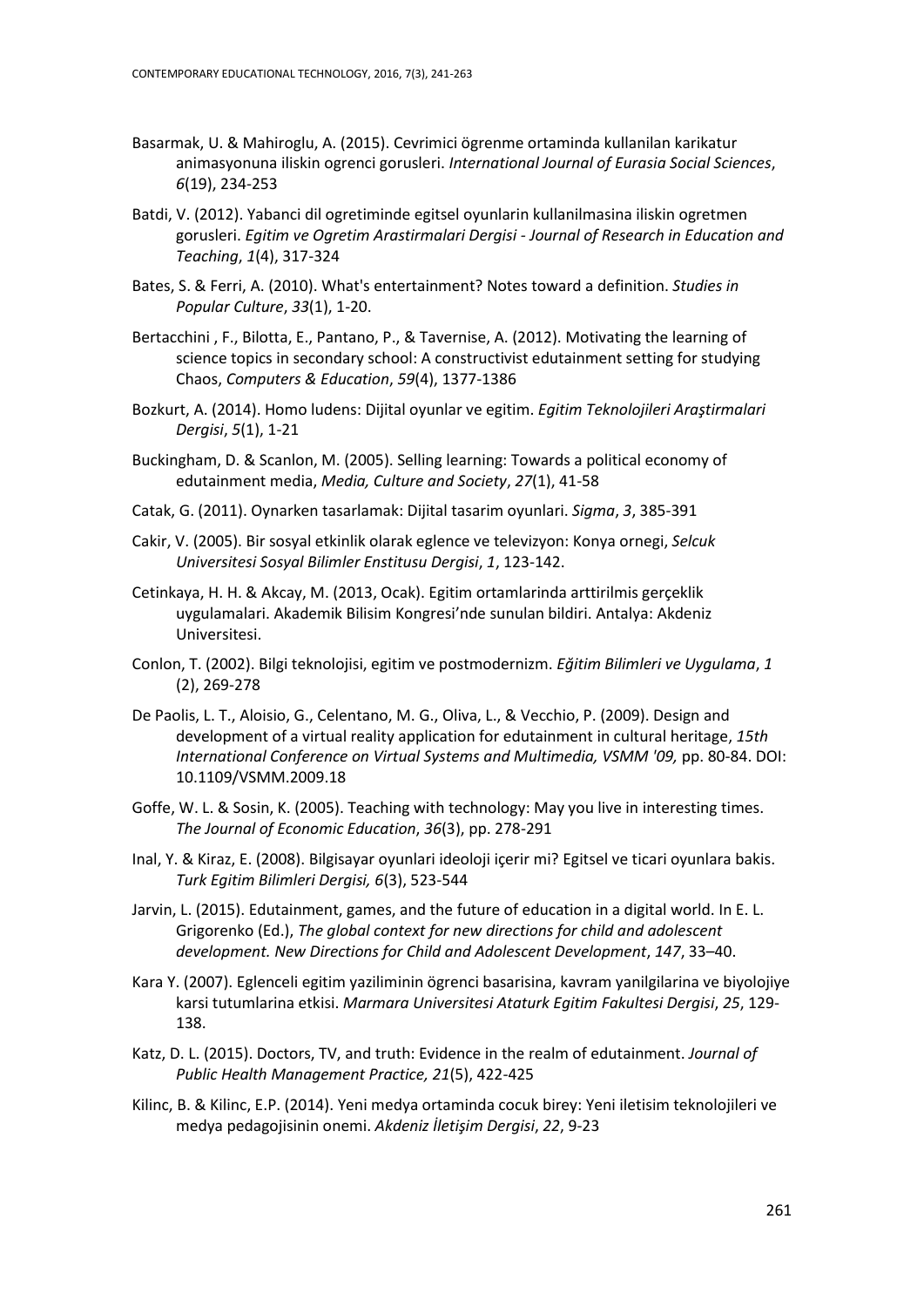- Kim, Y. M. & Vishak, J. (2008). Just laugh! You don't need to remember: The effects of entertainment media on political information acquisition and information processing in political judgment. *Journal of Communication*, *58*, 338-360
- Korkmaz, S. C. (2013). Language games as a part of edutainment. Paper presented at 3rd World Conference on Learning, Teaching and Educational Leadership. *Procedia - Social and Behavioral Sciences, 93*, 1249-1253
- Molnar, A. R. & Deringer, D. K. (1984). Edutainment: How to learn to laugh and learn. *IEEE Spectrum*, *21*(6), 114-118.
- Narmanlioglu, H. (2011). Populer belgesellerde doganin sunumu: BBC Planet Earth serisi uzerine bir inceleme. *Istanbul Universitesi İletisim Fakultesi Hakemli Dergisi, 40*, 53-65.
- Okan, Z. (2003). Edutainment: Is learning at risk? *British Journal of Educational Technology, 34* (3), 255-264
- Ozan, O. (2004). Gelecek kusak ögrenme: T- ogrenme (t-learnig). *XIII. Ulusal Egitim Bilimleri Kurultayı*. Malatya: Inonu Universitesi Egitim Fakultesi.
- Pembecioglu, N. (1997). Cocukluklarini yitiren cocuklar ustune. *Istanbul Universitesi Iletisim Fakultesi Dergisi*, *6*, 253-277
- Postman, N. (1993). *Tecnopoly: The surrender of culture to technology*. New York: Vintage Books
- Postman, N. (1995). *Cocuklugun yok olusu* (Çev. K. Inal). Ankara: İmge
- Postman, N. (1998). Five things we need to know about technological change. Retrieved on 10 March 2016 from [http://www.sdca.org/sermons\\_mp3/2012/121229\\_postman\\_](http://www.sdca.org/sermons_mp3/2012/121229_postman_) 5Things.pdf
- Postman, N. (2004). *Televizyon olduren eglence* (Çev. O. Akinhay). Istanbul: Ayrinti.
- Postman, N. (2013). *Teknopoli. Kulturun teknolojiye teslim olusu* (Çev. M. E. Yilmaz). Ankara: Sentez.
- Postman, N. & Weingartner, C. (1971). *Teaching as a subversive activity.* New York: Delta Book.
- Rapeepisam, K., Wong, K. W., Fung, C. C., & Depickere, A. (2006). Similarities and differences between "learn through play" and "edutainment". *Proceedings of the 3rd Australian Conference on Interactive Entertainment* (pp. 28-32). Perth, Australia.
- Resnick, M. (2004). *Edutainment? No thanks. I prefer playful learning*. Associazione Civita Report on Edutainment. Retrieved on 15 May 2016 from<https://llk.media.mit.edu/> papers/edutainment.pdf
- Singhal, A. & Rogers, E. M. (2002). A theoretical agenda for entertainment-Education. *Communication Theory*, *12*,117-135. DOİ: 10.1111/j.1468-2885.2002.tb00262.x
- Sorathia, K & Servidio, R. (2012). Learning and experience: teaching tangible interaction & edutainment. *International Educational Technology Conference IETC. Social and behavioral sciences*, *64*, 265-274.
- Sahin, T. E. (2009). Turk dilindeki yabanci kelimeler (Yayimlanmamis yuksek lisans tezi). Edirne: Trakya Universitesi Sosyal Bilimler Enstitusu.